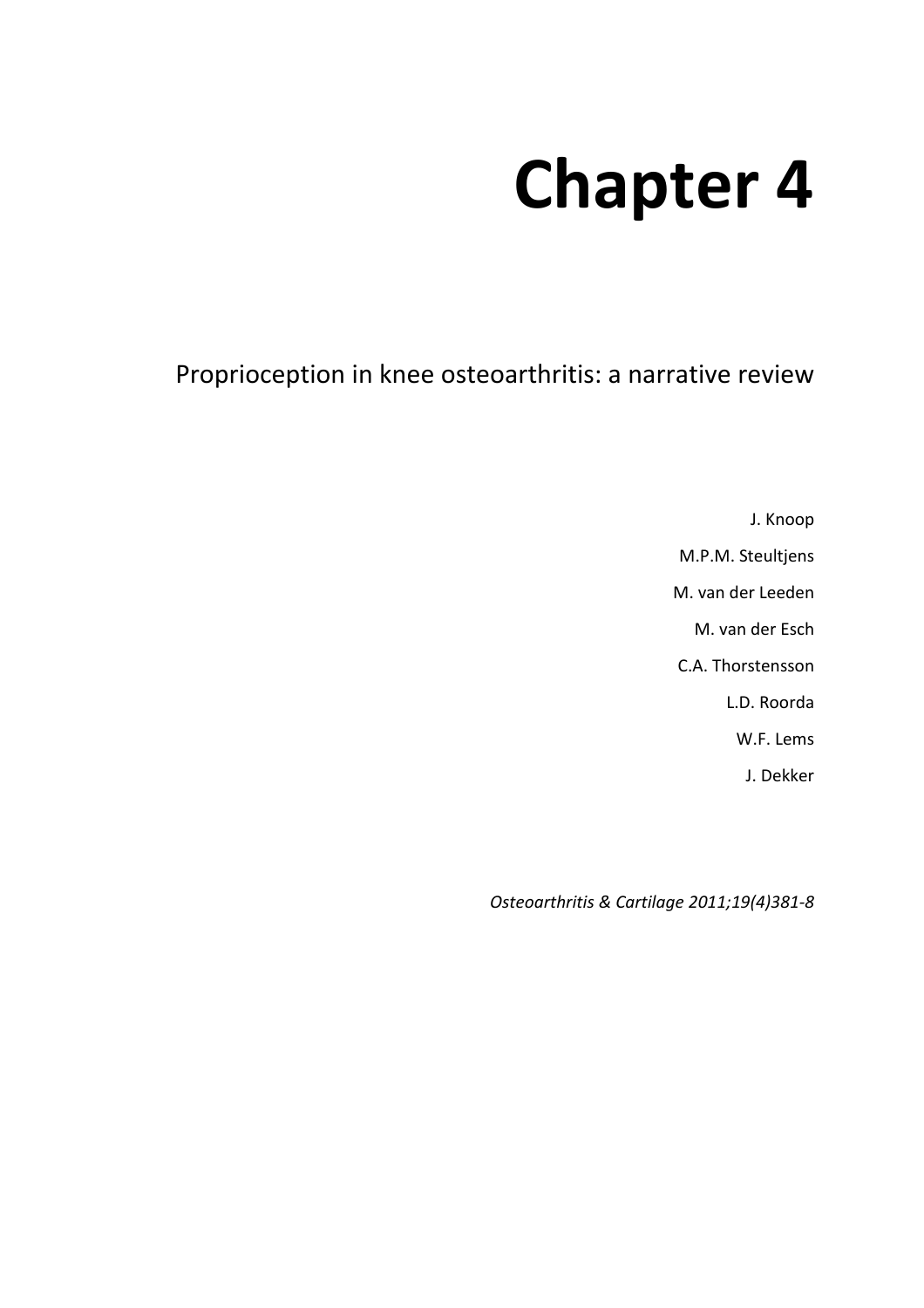# **Abstract**

*Objective*. To give an overview of the literature on knee proprioception in knee osteoarthritis (OA) patients.

*Method.* A literature search was performed and reviewed using the narrative approach.

*Results.* 1) Three presumed functions of knee proprioception have been described in the literature: protection against excessive movements, stabilization during static postures, and coordination of movements. 2) Proprioceptive accuracy can be measured in different ways; correlations between these methods are low. 3) Proprioceptive accuracy in knee OA patients seems to be impaired when compared to age-matched healthy controls. Unilateral knee OA patients may have impaired proprioceptive accuracy in both knees. 4) Causes of impaired proprioceptive accuracy in knee OA remain unknown. 5) There is currently no evidence for a role of impaired proprioceptive accuracy in the onset or progression of radiographic OA (ROA). 6) Impaired proprioceptive accuracy could be a risk factor for progression (but not for onset) of both knee pain and activity limitations in knee OA patients. 7) Exercise therapy seems to be effective in improving proprioceptive accuracy in knee OA patients.

*Conclusions.* Recent literature has shown that proprioceptive accuracy may play an important role in knee OA. However, this role needs to be further clarified. A new measurement protocol for knee proprioception needs to be developed. Systematic reviews focusing on the relationship between impaired proprioceptive accuracy, knee pain and activity limitations and on the effect of interventions (in particular exercise therapy) on proprioceptive accuracy in knee OA are required. Future studies focusing on causes of impaired proprioceptive accuracy in knee OA patients are also needed, taking into account that also the non-symptomatic knee may have proprioceptive impairments. Such future studies may also provide knowledge of mechanism underlying the impact of impaired proprioceptive accuracy on knee pain and activity limitations.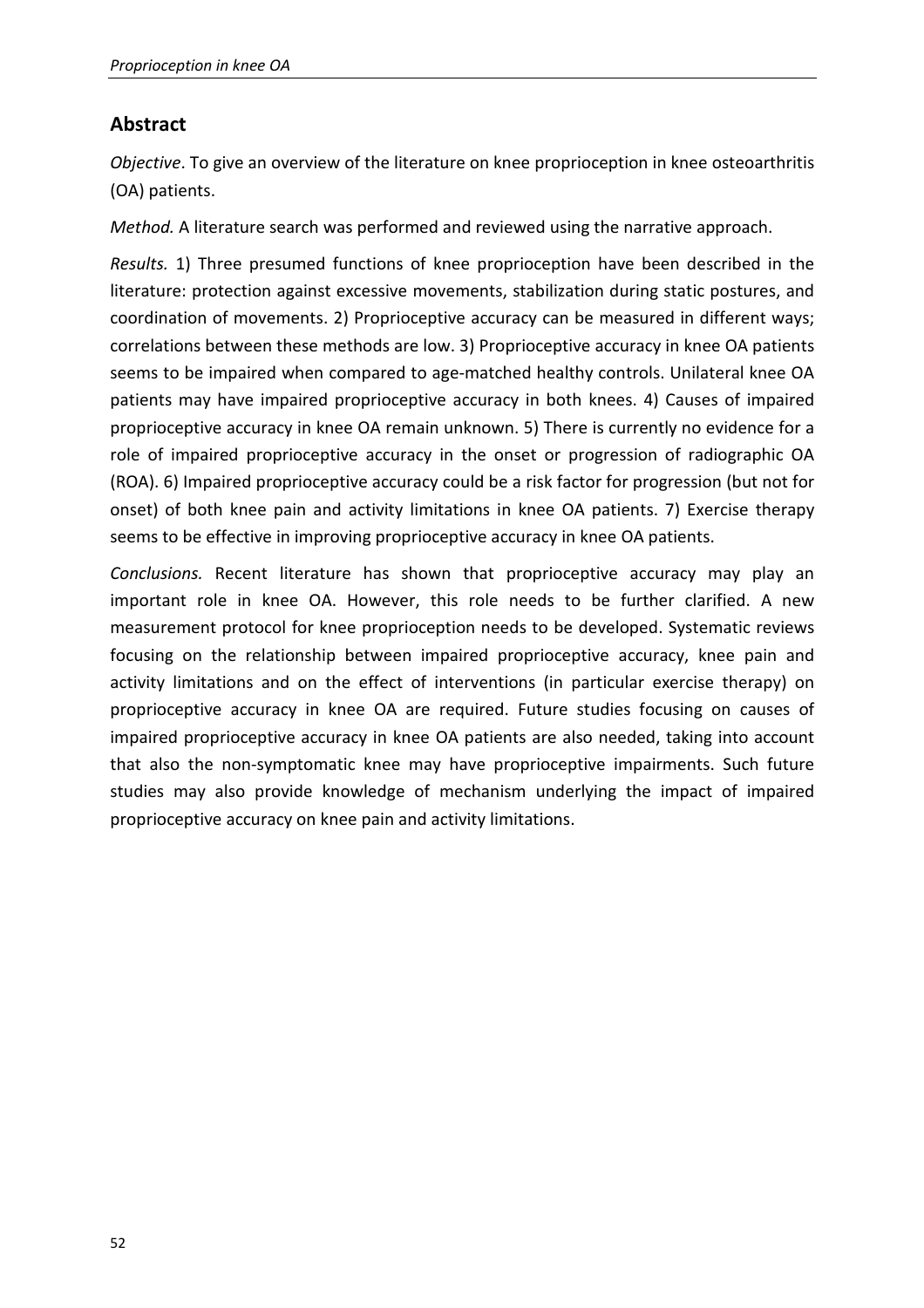## **Introduction**

Osteoarthritis (OA) of the knee is the most common form of arthritis and leads to more activity limitations (e.g., disability in walking and stair climbing) than any other disease, especially in the elderly (1). Recently, impaired proprioceptive accuracy of the knee has been proposed as a local factor in the onset and progression of radiographic knee OA (ROA) (2-10). Additionally, proprioceptive impairments could be a cause of knee pain or activity limitations in knee OA patients (11;12).

The most recent review on proprioceptive impairments in knee OA was published in 1999 (10). The last decade has shown a proliferation of studies on proprioception in knee OA, but a general overview is missing. We aim to provide a comprehensive overview of the current state of knowledge on proprioceptive accuracy in knee OA, using the narrative approach. Our review will identify areas in need of further research, including the need for systematic reviews on specific topics.

Our review will focus on 7 questions: 1) what are the functions of knee proprioception? 2) which methods measuring proprioceptive accuracy of the knee in knee OA patients have been described in the literature and are these methods related to each other? 3) do knee OA patients have impaired proprioceptive accuracy compared to healthy controls? 4) what is the cause of impaired proprioceptive accuracy in knee OA? 5) is radiographic knee OA (ROA) caused by impaired proprioceptive accuracy? 6) what is the impact of impaired proprioceptive accuracy on knee pain and activity limitations in knee OA patients? 7) what is the outcome of interventions aiming to improve proprioceptive accuracy in knee OA patients?

#### **Method**

A literature search, performed in Pubmed (all publications until September 2010), resulted in 4,133 hits. The search terms used are described in Table 1. A broad search strategy was chosen to minimize the chance of missing relevant articles. Articles were included when they were written in English or German and when they addressed proprioceptive accuracy in knee OA patients, whereby at least one of our 7 study objectives were examined. Studies on knee OA patients after total knee arthroplasty were not included in this review. References of included studies were checked for additional studies meeting the inclusion criteria. A total of 75 studies were found with relevant data on one or more of the study questions. These studies were categorized according to our 7 study questions and reviewed in a narrative way.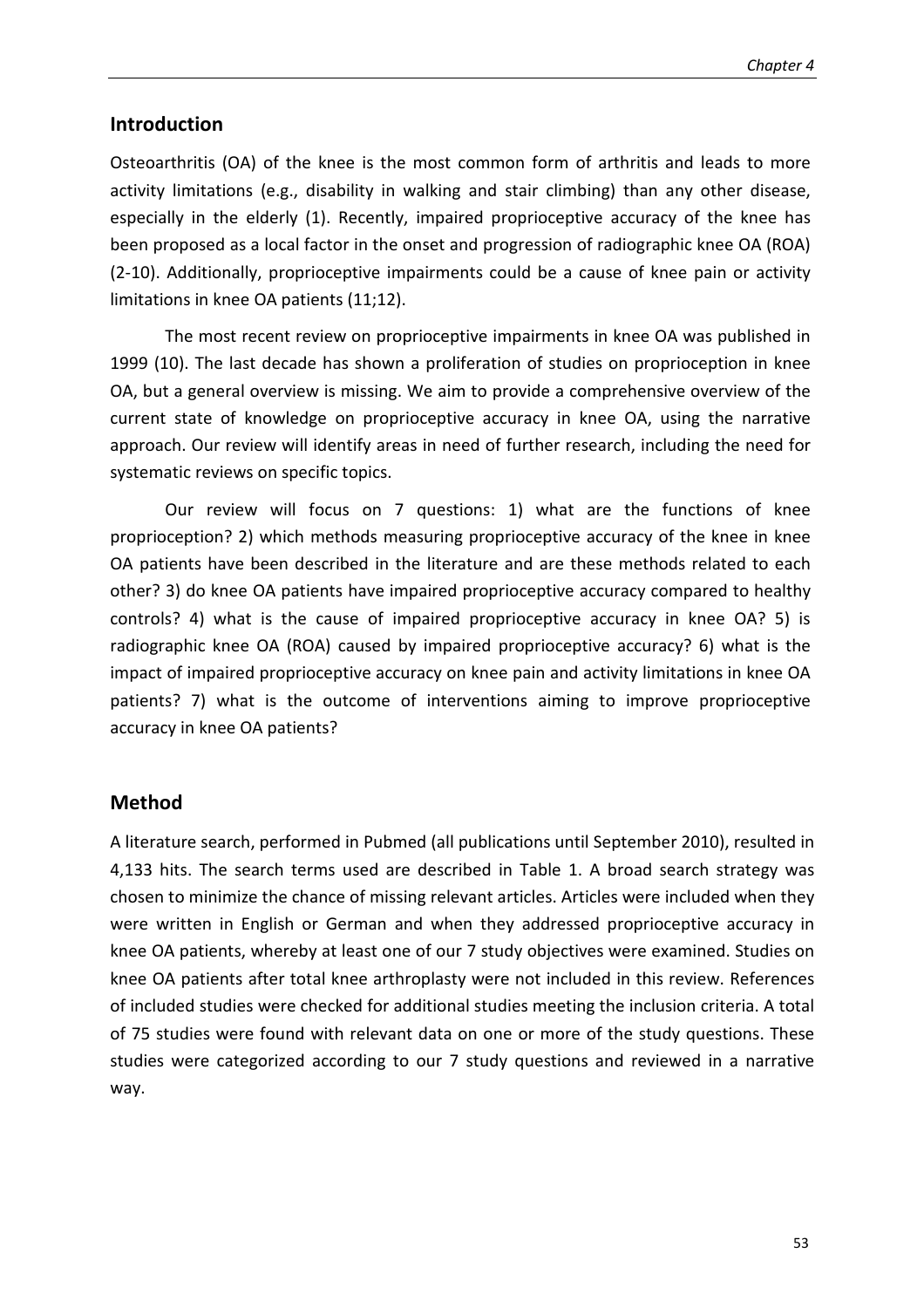| Key word                                                                     | <b>Search terms</b>    |  |  |  |
|------------------------------------------------------------------------------|------------------------|--|--|--|
| 'knee'                                                                       | knee                   |  |  |  |
| <b>AND</b>                                                                   |                        |  |  |  |
| 'osteoarthritis'                                                             | osteoarthr*            |  |  |  |
|                                                                              | arthrosis              |  |  |  |
|                                                                              | degenerative arthritis |  |  |  |
|                                                                              | pain                   |  |  |  |
| AND                                                                          |                        |  |  |  |
| 'proprioception'                                                             | proprio <sup>+</sup>   |  |  |  |
|                                                                              | joint instability      |  |  |  |
|                                                                              | joint stability        |  |  |  |
|                                                                              | balance                |  |  |  |
|                                                                              | coordination           |  |  |  |
|                                                                              | position sense         |  |  |  |
|                                                                              | motion sense           |  |  |  |
|                                                                              | joint motion sense     |  |  |  |
|                                                                              | joint reposition sense |  |  |  |
|                                                                              | movement sensation     |  |  |  |
|                                                                              | kinesthesia            |  |  |  |
|                                                                              | kinaesthesia           |  |  |  |
|                                                                              | neuromuscular control  |  |  |  |
|                                                                              | sensorimotor changes   |  |  |  |
|                                                                              | buckling               |  |  |  |
|                                                                              | shifting               |  |  |  |
|                                                                              | giving way             |  |  |  |
| * all terms that begin with osteoarthr; † all terms that begin with proprio. |                        |  |  |  |

**Table 1**. Search strategy (combination of following search terms)

# **Results**

#### *Knee proprioception*

There is no single accepted definition of proprioception (3;13). It is mostly defined as a conscious and/or unconscious perception of position and movement of an extremity or a joint in space (6;10;14-16). Knee proprioception derives from the integration of afferent signals from proprioceptive receptors in different structures of the knee (10;17-20) and is also influenced by signals from outside the knee (e.g., from the vestibular organs, visual system, and cutaneous and proprioceptive receptors from other body parts) (10;13). Table 2 gives an overview of proprioceptive receptors of the knee and their location and stimulus specificity. Muscle spindles are thought to be the most important proprioceptive receptors of the knee (10;18;19).

 Three presumed functions of knee proprioception have been described in the literature. Firstly, it is hypothesized that proprioceptive information is used to protect the knee against excessive and possible injurious movements via reflex responses (2;3;13;18;21). Secondly, proprioceptive accuracy of the knee is supposed to be needed to stabilize the knee during static posture (22;23). Thirdly, it is hypothesized that knee proprio-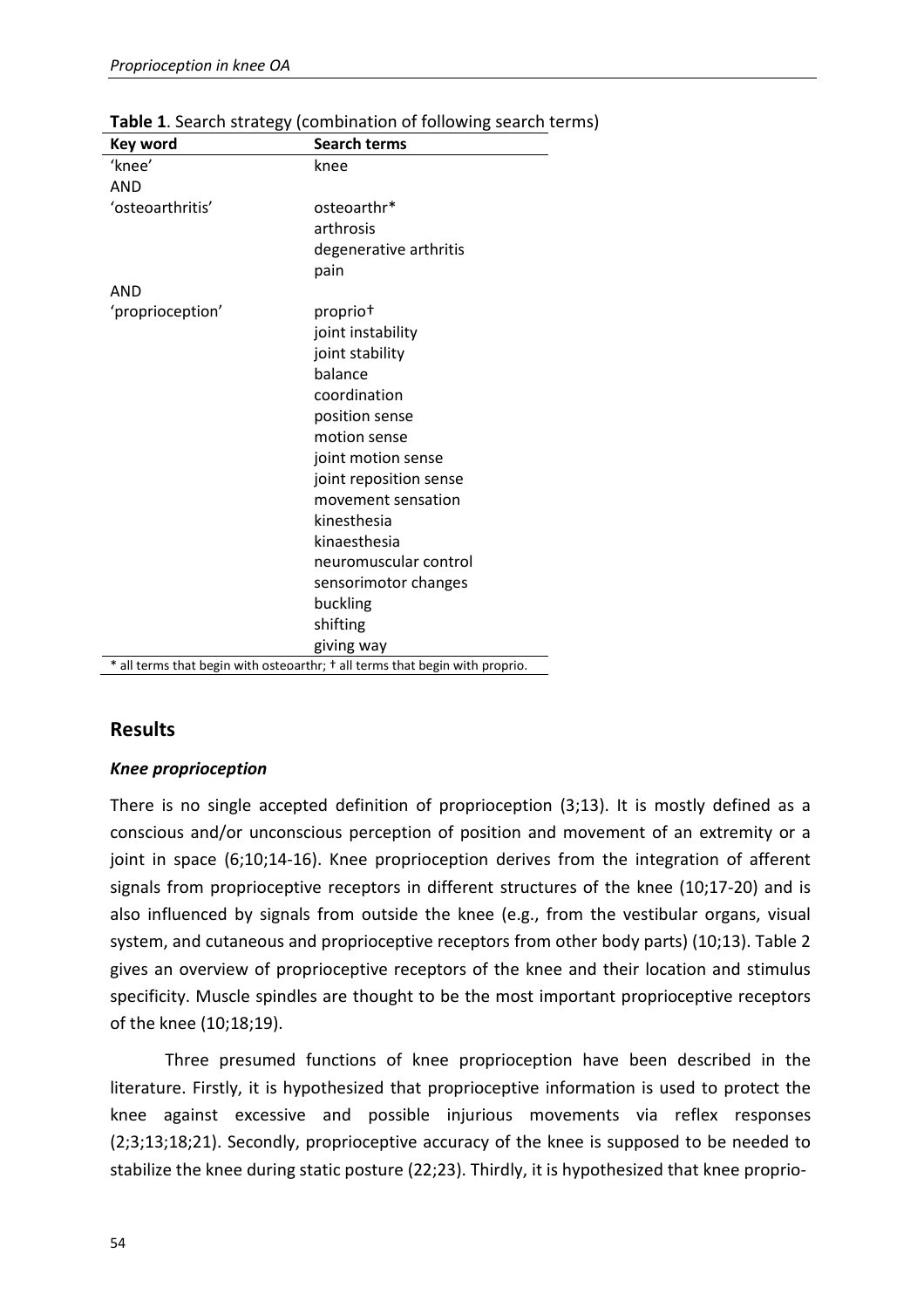| Receptor                                                                              | Location                    | <b>Stimulus specificity</b>                                                                            |  |  |  |  |
|---------------------------------------------------------------------------------------|-----------------------------|--------------------------------------------------------------------------------------------------------|--|--|--|--|
| Musculotendinous mechanoreceptors:                                                    |                             |                                                                                                        |  |  |  |  |
| Muscle spindles                                                                       | muscles fibres              | muscle elongation, velocity, and<br>acceleration (especially at mid-range of<br>knee angle)            |  |  |  |  |
| Golgi tendon organs                                                                   | tendons                     | force developed by the muscle                                                                          |  |  |  |  |
| Articular mechanoreceptors:                                                           |                             |                                                                                                        |  |  |  |  |
| Pacinian corpuscles<br>(quick-adapting<br>receptors)                                  | ligaments, menisci, capsule | small (dynamic) changes in tissue<br>deformation                                                       |  |  |  |  |
| Ruffini endings<br>(slow-adapting<br>receptors)                                       | ligaments, menisci, capsule | joint angle (especially at extreme knee<br>angles), velocity, intra-articular pressure,<br>and strains |  |  |  |  |
| Golgi receptors                                                                       | ligaments, menisci, capsule | joint angle (especially at extreme knee<br>angles)                                                     |  |  |  |  |
| Other receptors:                                                                      |                             |                                                                                                        |  |  |  |  |
| Bare nerve endings                                                                    | various tissues in and      | (excessive) tissue deformation, pain,                                                                  |  |  |  |  |
|                                                                                       | around knee                 | inflammation                                                                                           |  |  |  |  |
| Based on table of Solomonow and D'Ambrosia (17) and additional literature (10;18-20). |                             |                                                                                                        |  |  |  |  |

**Table 2.** Proprioceptive receptors of the knee

ception is important in coordinating complex movement systems and precise knee joint motions (22;23).

#### *Knee proprioception measurements*

Various methods for measuring proprioceptive accuracy of the knee (in the sagittal plane) have been described. The 2 most commonly studied groups of measurement methods are outlined below.

The first group consists of tests measuring knee (re)position sense (position sense tests). In these tests the knee is moved (actively or passively) towards a criterion angle. After a few seconds the knee is returned to the original position. Following this, the subject has to reproduce the perceived angle with the same or contralateral knee, or show the perceived angle on a knee model (2-8;11;16;19;21-47).

The second group consists of tests measuring sensations of passive, slow knee motion (motion sense tests or threshold detection tests). In these tests the knee is slowly and passively moved. The subject is required to detect the start and/or stop of this movement as quickly as possible. Subjects are also sometimes required to name the knee that is moved (8;9;18;24,48-56).

In both position and motion sense tests, visual and if possible other cues (i.e., auditory cues, vibration, cutaneous tension, and pressure) are eliminated.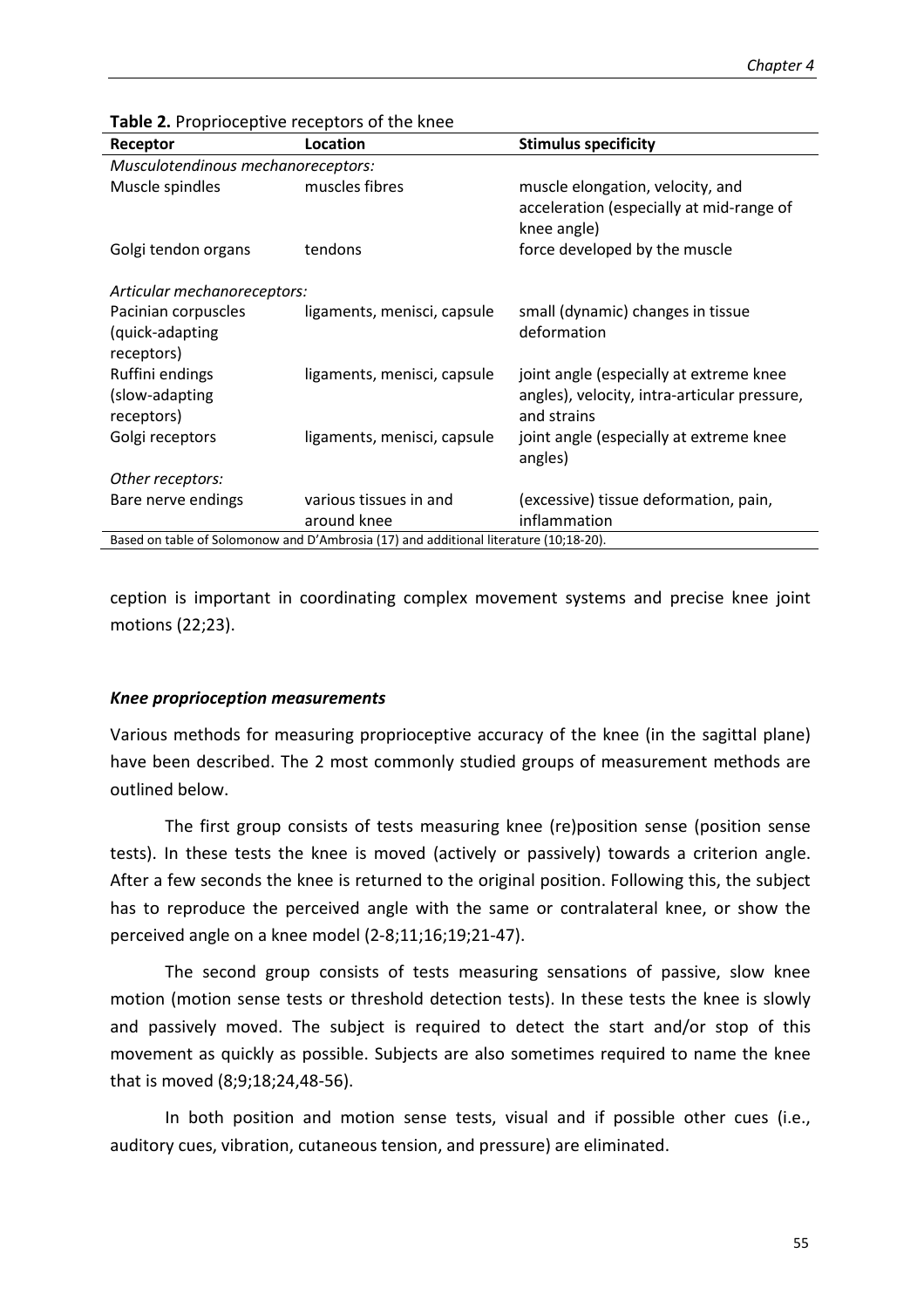Different protocols for the measurement of knee proprioception do not correlate well with each other and variations in protocol (e.g., sitting or standing position, passive or active motion, or variation in criterion angle, direction of motion or motion velocity) seem to affect measurement outcome (57-59). Studies in healthy subjects have shown a lack of correlation between the results of knee motion sense and knee position sense tests, and between different position sense tests (14;60). However, 2 of the different motion sense tests correlate significantly with each other (14). Several authors have tried to explain the lack of correlation between motion sense and position sense tests and between different position sense tests. It has been hypothesized that motion sense tests maximally stimulate articular mechanoreceptors with minimal stimulation of muscle spindles, while position sense tests stimulate both receptors (5). It has also been suggested that weightbearing (standing) tests involve more receptors than non-weightbearing (sitting) tests (19;29;61) and that the results from weightbearing tests could be confounded by patients' knee pain (29;61), lack of muscle strength (40;60), and/or lack of balance in standing (61).

The reproducibility (intra-rater reliability and intra-rater agreement) of twelve measurement protocols in knee OA patients (studies in which *n*≥10) is presented in Table 3 (position sense) and Table 4 (motion sense). The majority of these protocols have acceptable intra-rater reliability, as indicated by an ICC of 0.7 or higher (62). Motion sense tests seem to be more reliable compared to position sense tests, as indicated by the higher ICC scores. This has been supported by non-knee OA studies (63;64). The weightbearing position sense test (40) showed a lower ICC compared to all non-weightbearing tests indicating lower reliability. This was not supported in another study (61). Only 2 studies presented the intra-rater agreement (absolute measurement error) of the measurement protocol (19;50). The inter-study differences presented in Tables 3 and 4 should be interpreted with caution because of low numbers of subjects and differences in study design and time intervals.

Other methods for measuring knee proprioception (or related aspects of proprioception) have also been described in the literature (e.g., measurement of hamstring reflex contraction latency (65) and quadriceps force accuracy and steadiness (35)). These methods, however, have rarely been studied.

#### *Impaired proprioceptive accuracy in knee OA patients*

Proprioceptive accuracy of the knee seems to be impaired in knee OA patients. Eleven studies showed a significant impairment in position sense (6;19;29;31;35) or motion sense (9;18;24;49;51) in a total of 387 knee OA patients, when compared to age-matched healthy controls. Additionally, a study in 21 female knee OA patients found a significant impairment in motion sense, but not in position sense (8). Three other studies, in which 134 knee OA patients were tested, did not find a significant impairment in position sense (3;30) or motion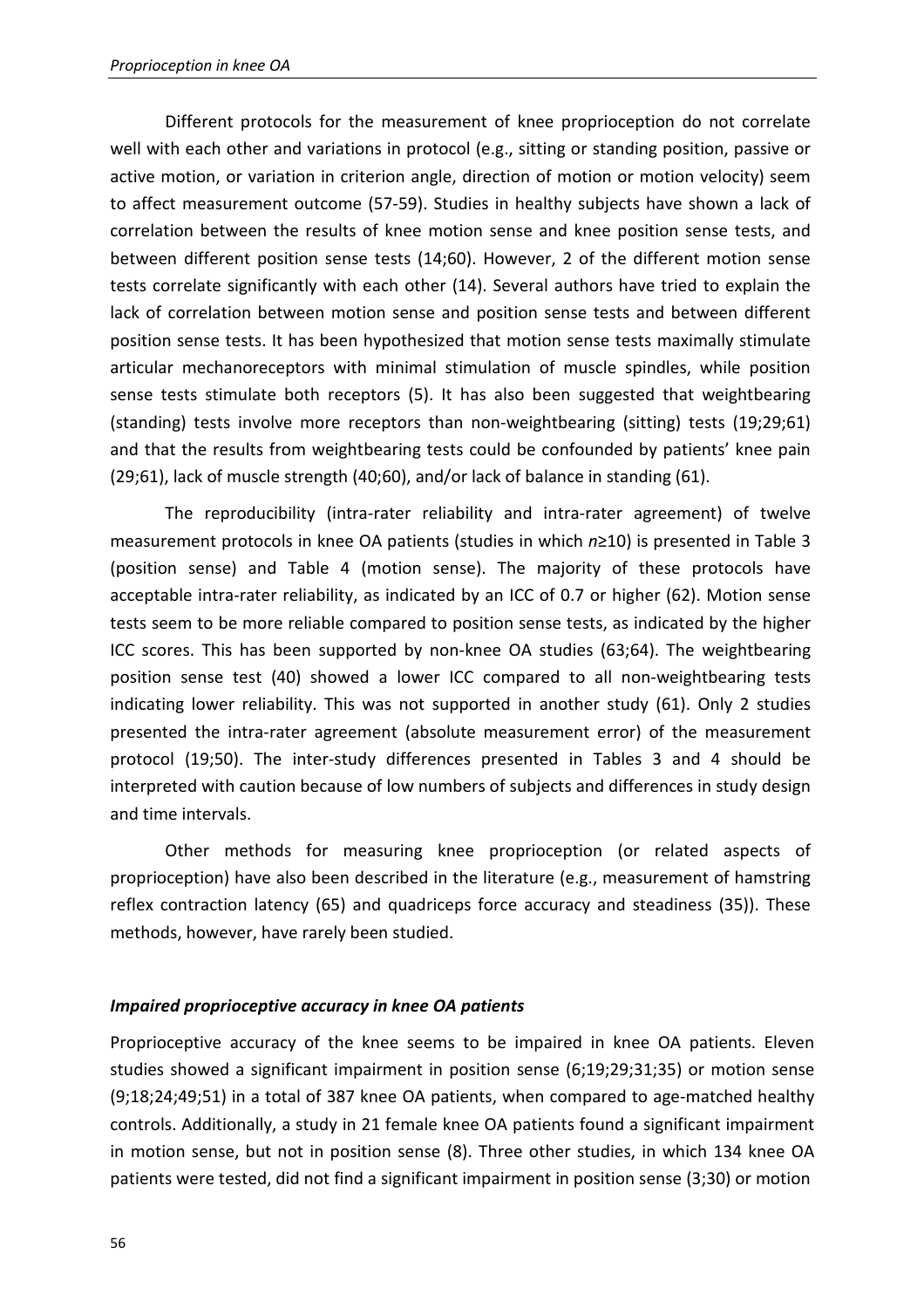| Author, date Study size                                                                                                                                      |                        | <b>Measurement protocol</b>                                                                                                      | <b>Study design</b>              | <b>Time</b>   | ICC  | <b>SEM</b>   |
|--------------------------------------------------------------------------------------------------------------------------------------------------------------|------------------------|----------------------------------------------------------------------------------------------------------------------------------|----------------------------------|---------------|------|--------------|
| (reference)                                                                                                                                                  |                        |                                                                                                                                  |                                  | interval      |      |              |
| Marks et al,                                                                                                                                                 | 10 knee OA             | standing position (on one leg;                                                                                                   | inter-session;                   | 1 week        | 0.43 |              |
| 1993 (40)                                                                                                                                                    | patients               | weightbearing leg tested), from<br>0° to angle between 20° and 40°                                                               | 5 trials each<br>session         | 4 weeks       | 0.56 |              |
|                                                                                                                                                              |                        | knee flexion (towards flexion),<br>active (re)positioning                                                                        |                                  |               |      |              |
| Marks et al,                                                                                                                                                 | 10 knee OA             | standing position (on one leg;                                                                                                   | inter-session;                   | 1 week        |      | $0.63^\circ$ |
| 1993 (19)                                                                                                                                                    | patients               | weightbearing leg tested), from<br>0° to angle between 20° and 40°<br>knee flexion (towards flexion),<br>active (re)positioning; | 2 trials each<br>session         |               |      |              |
|                                                                                                                                                              |                        | standing position (on one leg;                                                                                                   | inter-session;                   | 1 week        |      | $0.76^\circ$ |
|                                                                                                                                                              |                        | non-weightbearing leg tested),<br>from 0° to angle between                                                                       | 2 trials each<br>session         |               |      |              |
|                                                                                                                                                              |                        | 70° and 90° knee flexion                                                                                                         |                                  |               |      |              |
|                                                                                                                                                              |                        | (towards flexion), active<br>(re)positioning                                                                                     |                                  |               |      |              |
| Hassan et al,                                                                                                                                                | 10 knee OA             | sitting position, from 90° to                                                                                                    | inter-session;                   | 1 week        | 0.89 |              |
| 2002 (32)                                                                                                                                                    | patients               | angle between 90°and 0° knee                                                                                                     | 4 trials each                    |               |      |              |
|                                                                                                                                                              | and 10                 | flexion (towards extension),                                                                                                     | session (first                   |               |      |              |
|                                                                                                                                                              | healthy<br>subjects    | passive positioning and active<br>repositioning                                                                                  | trial omitted)                   |               |      |              |
| Wada et al,                                                                                                                                                  | 10 knee OA             | sitting position (semi-reclined),                                                                                                | inter-session;                   | 1 week        | 0.90 |              |
| 2002 (21)                                                                                                                                                    | patients               | from 90° to angle between 50°<br>and 30° knee flexion (towards                                                                   | 6 trials each<br>session         |               |      |              |
|                                                                                                                                                              |                        | extension), active                                                                                                               |                                  |               |      |              |
|                                                                                                                                                              |                        | (re)positioning                                                                                                                  |                                  |               |      |              |
| Hortobagyi<br>et al, 2004                                                                                                                                    | 12 knee OA<br>patients | sitting position, from 90° to<br>angle between 75° and 15° knee                                                                  | inter-session;<br>10 trials each | 10 weeks 0.72 |      |              |
| (35)                                                                                                                                                         |                        | flexion (towards extension),                                                                                                     | session                          |               |      |              |
|                                                                                                                                                              |                        | passive positioning and active                                                                                                   |                                  |               |      |              |
|                                                                                                                                                              |                        | repositioning                                                                                                                    |                                  |               |      |              |
| Bayramoglu<br>et al, 2007                                                                                                                                    | 12 knee OA             | sitting position, from 90° to 45°<br>knee flexion (towards                                                                       | inter-session;<br>5 trials each  | 2 days        | 0.62 |              |
| (3)                                                                                                                                                          | patients<br>and 8      | extension), passive                                                                                                              | session (first                   |               |      |              |
|                                                                                                                                                              | healthy<br>subjects    | (re)positioning;                                                                                                                 | trial omitted)                   |               |      |              |
|                                                                                                                                                              |                        | sitting position, from 0° to 45°                                                                                                 | inter-session;                   | 2 days        | 0.70 |              |
|                                                                                                                                                              |                        | knee flexion (towards flexion),                                                                                                  | 5 trials each                    |               |      |              |
|                                                                                                                                                              |                        | passive (re)positioning                                                                                                          | session (first<br>trial omitted) |               |      |              |
| Lin et al,                                                                                                                                                   | 108 knee               | supine position, from 90° to                                                                                                     | inter-session;                   | 1 day         | 0.84 |              |
| 2009 (38)                                                                                                                                                    | OA patients            | angle between 90° and 0° knee                                                                                                    | 2 trials each                    |               |      |              |
|                                                                                                                                                              |                        | flexion (towards extension),                                                                                                     | session                          |               |      |              |
| active (re)positioning<br>ICC=intraclass coefficient (for intrarater reliability); CI=confidence interval; SEM=standard error of measurement (for intrarater |                        |                                                                                                                                  |                                  |               |      |              |
| agreement).                                                                                                                                                  |                        |                                                                                                                                  |                                  |               |      |              |

**Table 3.** Reproducibility (intra-rater reliability and intra-rater agreement) of knee position sense measurement protocols in knee OA patients (*n*≥10)

57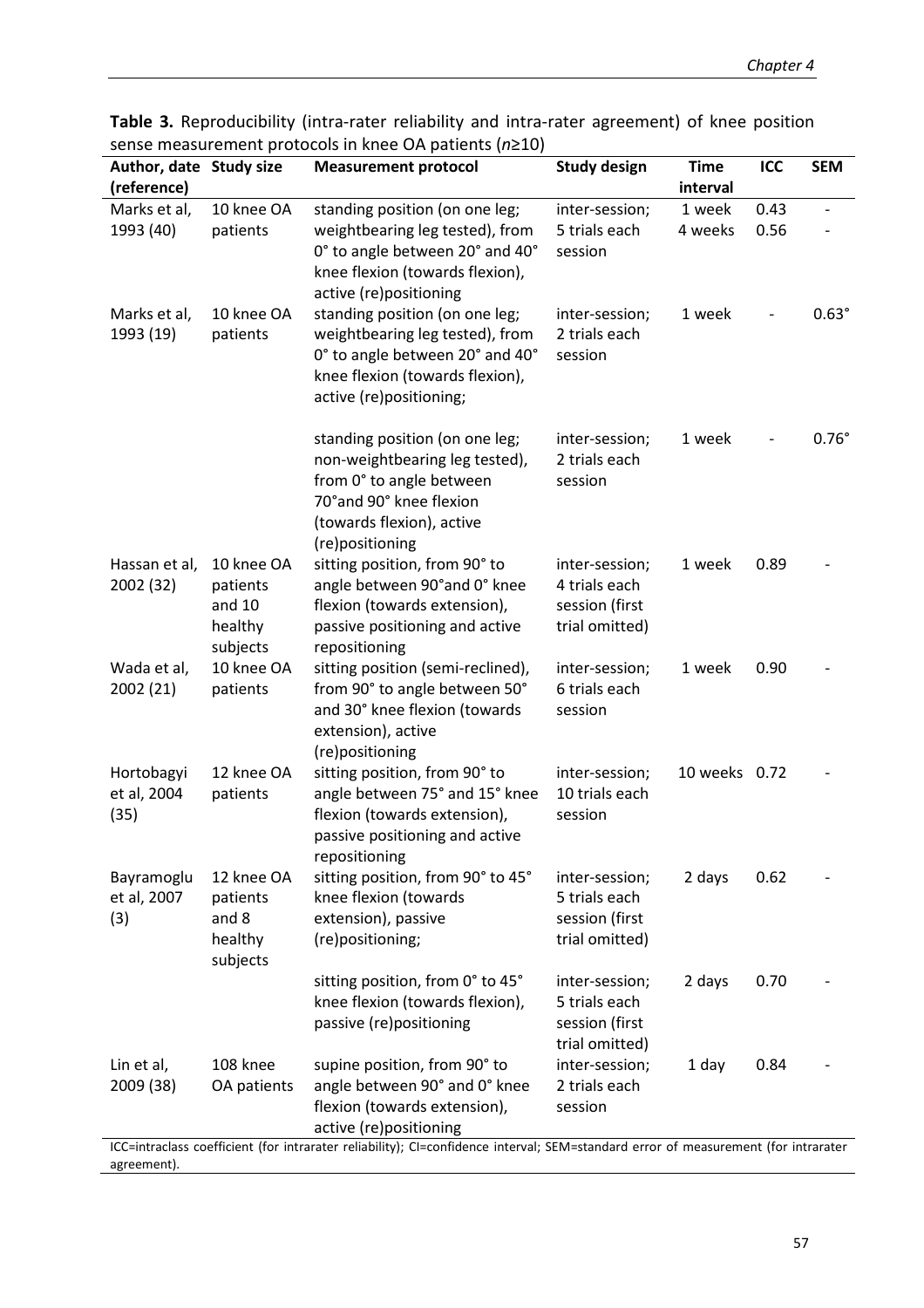| Author, date                                                                                                                       |                   |                                   |                     | <b>Time</b> |      |              |
|------------------------------------------------------------------------------------------------------------------------------------|-------------------|-----------------------------------|---------------------|-------------|------|--------------|
| (reference)                                                                                                                        | <b>Study size</b> | <b>Measurement protocol</b>       | <b>Study design</b> | interval    | ICC  | <b>SEM</b>   |
| Sharma et                                                                                                                          | 12 subjects       | sitting position (semi-reclined), | intra-session;      | conse-      | 0.95 |              |
| al, 1997 (9)                                                                                                                       | with and          | from 45° knee flexion towards     | 10 trials each      | cutive      |      |              |
|                                                                                                                                    | without           | extension with 0.3°/second        | knee (in            |             |      |              |
|                                                                                                                                    | knee OA           |                                   | random order)       |             |      |              |
|                                                                                                                                    |                   |                                   | per session         |             |      |              |
| <b>Hurkmans</b>                                                                                                                    | 24 subjects       | sitting position (semi-reclined), | inter-session;      | 2 weeks     | 0.91 | $2.26^\circ$ |
| et al, 2007                                                                                                                        | with knee         | from 30° knee flexion towards     | 3 trials each       |             |      |              |
| (50)                                                                                                                               | OA                | extension with 0.3°/second        | knee (in            |             |      |              |
|                                                                                                                                    |                   |                                   | random order)       |             |      |              |
|                                                                                                                                    |                   |                                   | per session         |             |      |              |
|                                                                                                                                    |                   |                                   |                     |             |      |              |
| van der                                                                                                                            | 63 subjects       | sitting position (semi-reclined), | intra-session;      | conse-      | 0.88 |              |
| Esch et al,                                                                                                                        | with knee         | from 30° knee flexion towards     | 3 trials each       | cutive      |      |              |
| 2007 (55)                                                                                                                          | OA                | extension with 0.3°/second        | knee (in            |             |      |              |
|                                                                                                                                    |                   |                                   | random order)       |             |      |              |
|                                                                                                                                    |                   |                                   | per session         |             |      |              |
| ICC=intraclass coefficient (for intrarater reliability); CI=confidence interval; SEM=standard error of measurement (for intrarater |                   |                                   |                     |             |      |              |
| agreement).                                                                                                                        |                   |                                   |                     |             |      |              |

**Table 4.** Reproducibility (intra-rater reliability and intra-rater agreement) of knee motion sense measurement protocols in knee OA patients (*n*≥10)

sense (52), when compared to age-matched healthy controls. All studies mentioned above compared knee OA patients with age-matched controls. We refrained from summarizing studies not using an age-matched design, as age has been shown to affect proprioceptive accuracy (10;18;48;66-68).

There is some evidence (although conflicting) that knee OA patients with severe ROA have more severely impaired proprioceptive accuracy, when compared to knee OA patients with only doubtful or mild ROA. Two studies showed a significant difference in position sense between Kellgren/Lawrence grade 1 and grade 3 (3) and between grade 2 and grade 4 (45)). On the other hand, eight studies -with predominantly large numbers of subjects (3,682 knee OA patients in total)- showed no significant association between ROA and position sense (5;16;25;30) or motion sense (9;18;48;51).

A striking result in the literature is that proprioceptive accuracy of the nonsymptomatic knee (i.e., no clinical or radiographic evidence of OA) in unilateral knee OA patients seems to be impaired as well. We found 4 studies in which proprioceptive accuracy of both knees in unilateral knee OA patients was compared to age-matched healthy controls. Three studies demonstrated an impairment in motion sense (9) or in position sense (29;37) in the non-symptomatic knee, while the other study showed that the nonsymptomatic knee was impaired in motion sense, but not in position sense (8).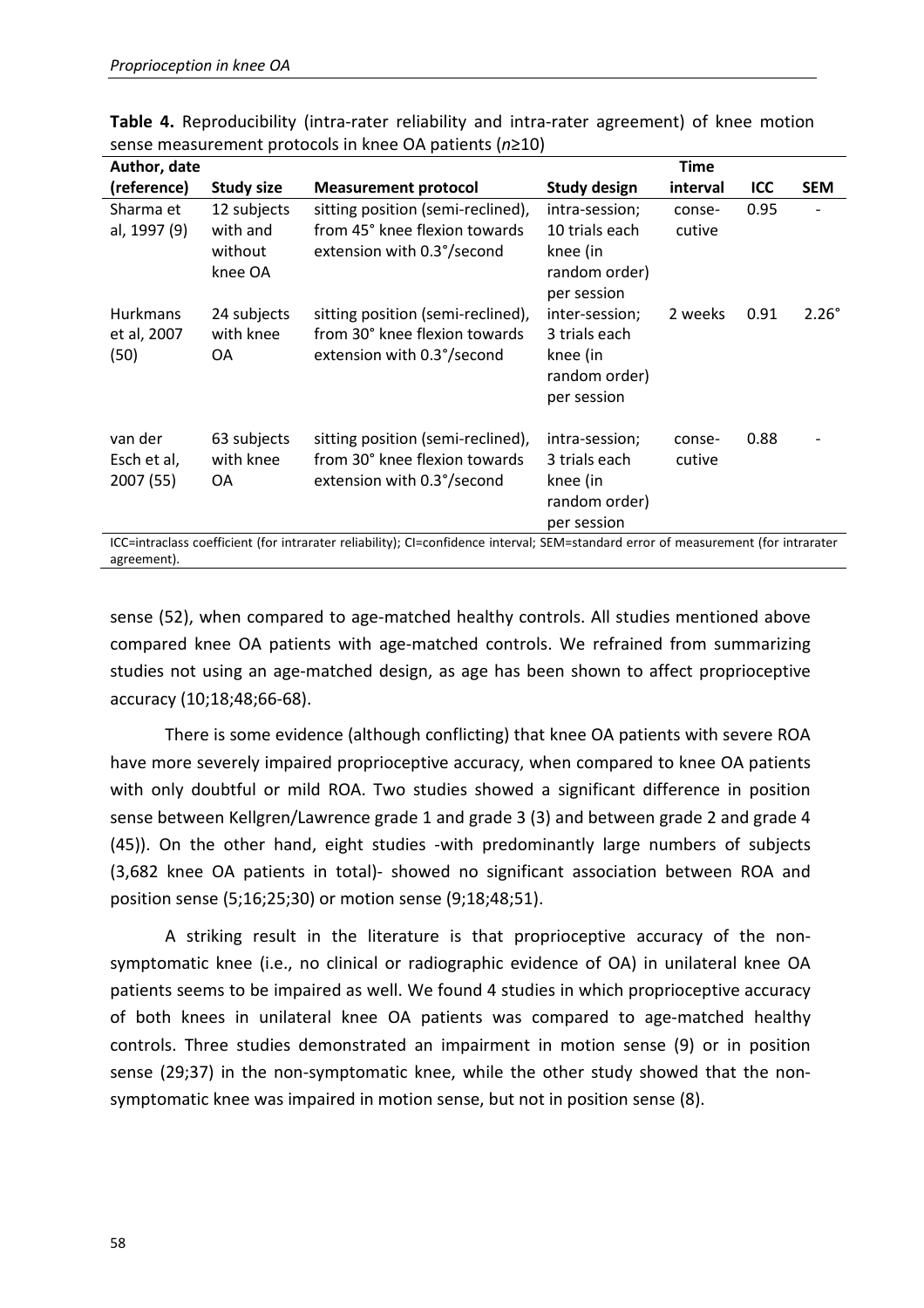# *Causes of impaired proprioceptive accuracy in knee OA*

Several (knee OA related) factors have been hypothesized for their possible causal role in impaired proprioceptive accuracy in knee OA patients, in particular impaired mechanoreceptors and muscle weakness. No evidence has been found for any causal role of these factors.

*Impaired mechanoreceptors.* It has been hypothesized that dysfunctional articular mechanoreceptors, which are prevalent in severe OA knees (69;70), may lead to impaired proprioceptive accuracy (6;71). However, no evidence was found to confirm this hypothesis.

*Muscle weakness.* Muscle weakness or atrophy may decrease muscle spindle sensitivity, thereby possibly impairing proprioceptive accuracy (6;37;72). However, impaired position sense was not associated with muscle weakness in 4 (small) cross-sectional studies in a total of 146 knee OA patients (3;21;35;46), while only 1 cross-sectional study showed a significant association between muscle weakness and impaired motion sense in 63 knee OA patients (55).

*Other potential causes.* OA-related inflammation has been hypothesized as a potential cause of proprioceptive impairments in knee OA patients (30;73;74), but this causal relationship has not been studied yet. However, 1 study was found in which (noninflammatory) fluid was injected in the knee in 20 healthy subjects to study the role of effusion in proprioceptive accuracy. Effusion appeared to have no effect on position sense (73).

Several studies in patients with ACL-deficiency or with meniscal injuries have provided evidence for a role of these injuries in impairing proprioceptive accuracy (10;13;63;75). However, no studies have been found focusing on the role of ACL-deficiency or meniscal injuries in proprioceptive accuracy in knee OA patients.

#### *Impaired proprioceptive accuracy as a cause of radiographic OA*

Several authors have suggested that impaired proprioceptive accuracy reduces knee protection during walking, thereby possibly causing degenerative damage of the knee joint (2-10;18;42;72;76;77). One study showed that patients with impaired proprioceptive accuracy have their knees in a more extended position during walking, probably to stabilize the joint, which could lead to more degenerative damage of the knee joint (4). However, there is no evidence that altered walking patterns cause degenerative changes in the knee joint in knee OA patients.

As shown by 2 large longitudinal studies on the same database (5;44), there is currently no evidence that impaired proprioceptive accuracy (position sense) is a causal factor in the onset or progression of radiographic knee OA. Felson et al found no association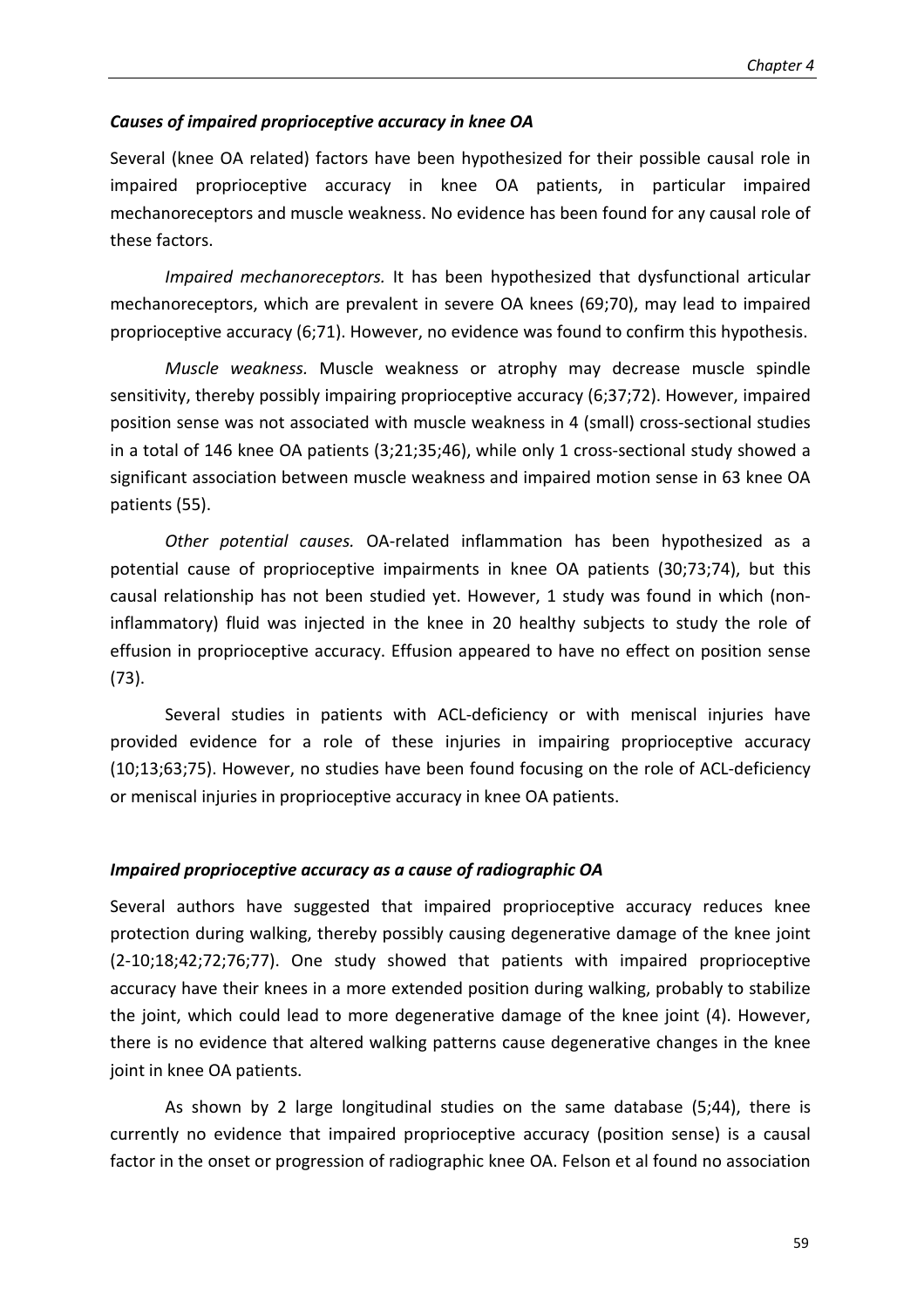between position sense (at baseline) and both onset and progression of radiographic OA at 2.5 years follow-up in 2,243 persons with or at high risk for knee OA (5). In a study by Segal et al in 1,390 persons at high risk for knee OA (without ROA at baseline), position sense at baseline did not play a role in the onset of radiographic OA at 2.5 years follow-up, neither did an interaction between position sense and muscle strength (44).

## *Knee pain, activity limitations and impaired proprioceptive accuracy*

*Knee pain and impaired proprioceptive accuracy.* Conflicting evidence was found for a crosssectional relationship between knee pain and proprioceptive accuracy (for both position and motion sense) in knee OA patients. Six studies found a significant association between knee pain and impaired proprioceptive accuracy (in a total of 5,637 knee OA patients) (5;16;18;44-46), while 5 other studies did not find such an association (in a total of 364 knee OA patients) (9;11;30;35;56).

Two large longitudinal studies on the same database (with more than 2,000 subjects per study) showed that impaired position sense at baseline was not associated with onset of pain at 2.5 years follow-up (5;44), nor in interaction with muscle weakness (44) in persons at high risk of knee OA. One of these studies, however, did find a significant association with progression of pain at 2.5 years follow-up (in 2,243 persons with or at high risk of knee OA) (5).

*Activity limitations and impaired proprioceptive accuracy.* Conflicting evidence was found for a cross-sectional relationship between impaired proprioceptive accuracy (for both position and motion sense) and severity of activity limitations in knee OA patients. Namely, 9 studies showed a significant association in a total of 2,499 knee OA patients (5;16;18;35;40-42;48;55), while 5 studies examining 399 knee OA patients did not (6;11;19;31;49).

Two longitudinal studies provided evidence for a causal role of impaired proprioceptive accuracy (for both position and motion sense) in the progression of activity limitations in knee OA patients (5;53). Felson et al showed an association between impaired position sense at baseline and progression of activity limitations (WOMAC function) at 2.5 years follow-up (in 2,243 persons with or at high risk of knee OA) (5). Sharma et al found in 236 knee OA patients that impaired motion sense at baseline was associated (approaching significance) with a poor outcome on a chair-standing test, but not with a poor outcome on WOMAC-function at 3 years follow-up (53). In that study, poor outcome was defined as having poor function at both baseline and follow-up, or detoriation of function at follow-up compared to baseline.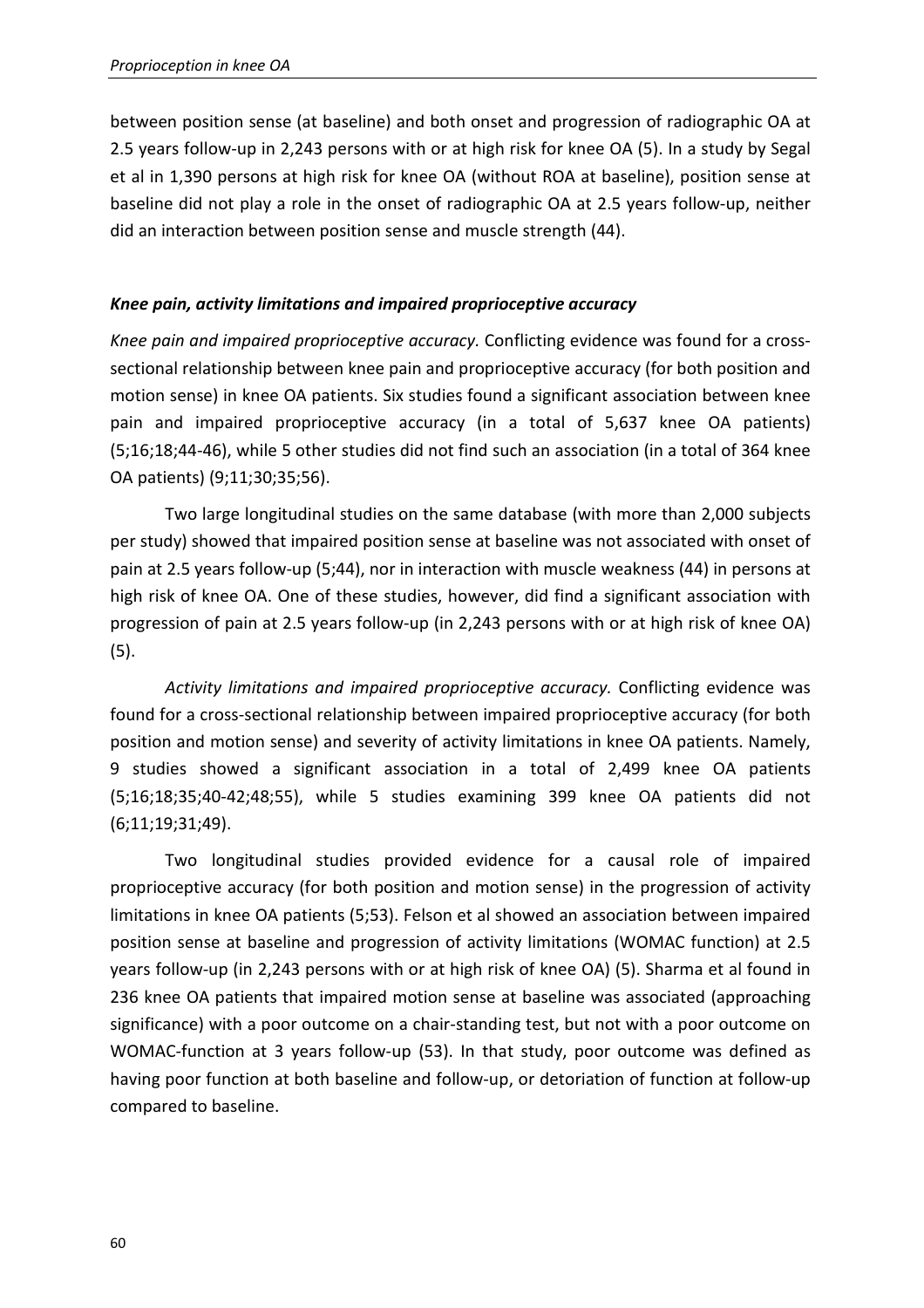#### *Interventions aiming at improving proprioceptive accuracy in knee OA patients*

Twenty-one studies on the effect of different interventions on proprioceptive accuracy in knee OA patients were found. Evidence for each type of intervention on proprioceptive accuracy, pain and activity limitations is summarized below.

*Exercise therapy.* Exercise therapy, supervised by physiotherapists, seems to improve proprioceptive accuracy (for both position and motion sense), as well as pain and activity limitations. This has been shown in 8 studies across a total of 582 knee OA patients (7;22;23;27;36;38;47;54). Proprioceptive exercises (both non-weightbearing and weightbearing) (23;27;36;38;47) and weightbearing muscle strengthening exercises (22;23;27) seem to be the most effective exercises in improving proprioceptive accuracy (position sense). Non-weightbearing muscle strengthening exercises, however, do not result in improvements in proprioceptive accuracy (position sense) (22;38). It is unclear whether proprioceptive or muscle strengthening exercises are more effective in improving proprioceptive accuracy and/or pain and activity limitations (23;27;38). A home-based exercise program (without supervision) was not effective in improving position sense in 38 knee OA patients (46). Improvements due to exercise therapy may result from its effect on muscle strength and endurance, thereby possibly increasing muscle spindle sensitivity (38;71), or through stimulation of articular mechanoreceptors (22;23). The suggested importance of weightbearing exercises can be explained by an increase in intra-articular pressure, thereby stimulating Ruffini nerve endings and thus increasing proprioceptive accuracy (22).

*Use of knee bandages.* We found conflicting evidence regarding the effect of elastic knee bandages on proprioceptive accuracy in knee OA patients. Four studies in 159 knee OA patients showed a significant improvement in position sense when wearing a bandage (2;16;37;45), whereas 2 other studies in 78 knee OA patients found no improvement in position sense (33) or motion sense (49). Furthermore, there is limited evidence that the use of knee bandages can reduce pain (33). It is possible that knee bandages may effect proprioceptive accuracy by stimulating skin receptors around the knee.

*Use of knee braces.* One study was found investigating the effect of a valgus knee brace on proprioceptive accuracy in 20 varus knee OA patients (26). This study showed a small significant improvement in position sense with the use of a brace, but no improvement in postural control. The authors suggested that braces may only provide subtle proprioceptive cues.

*Taping.* One study was found examining the effect of patellar taping on proprioceptive accuracy in 87 knee OA patients (34). The application of therapeutic patellar tape for a period of 3 weeks did not improve position sense.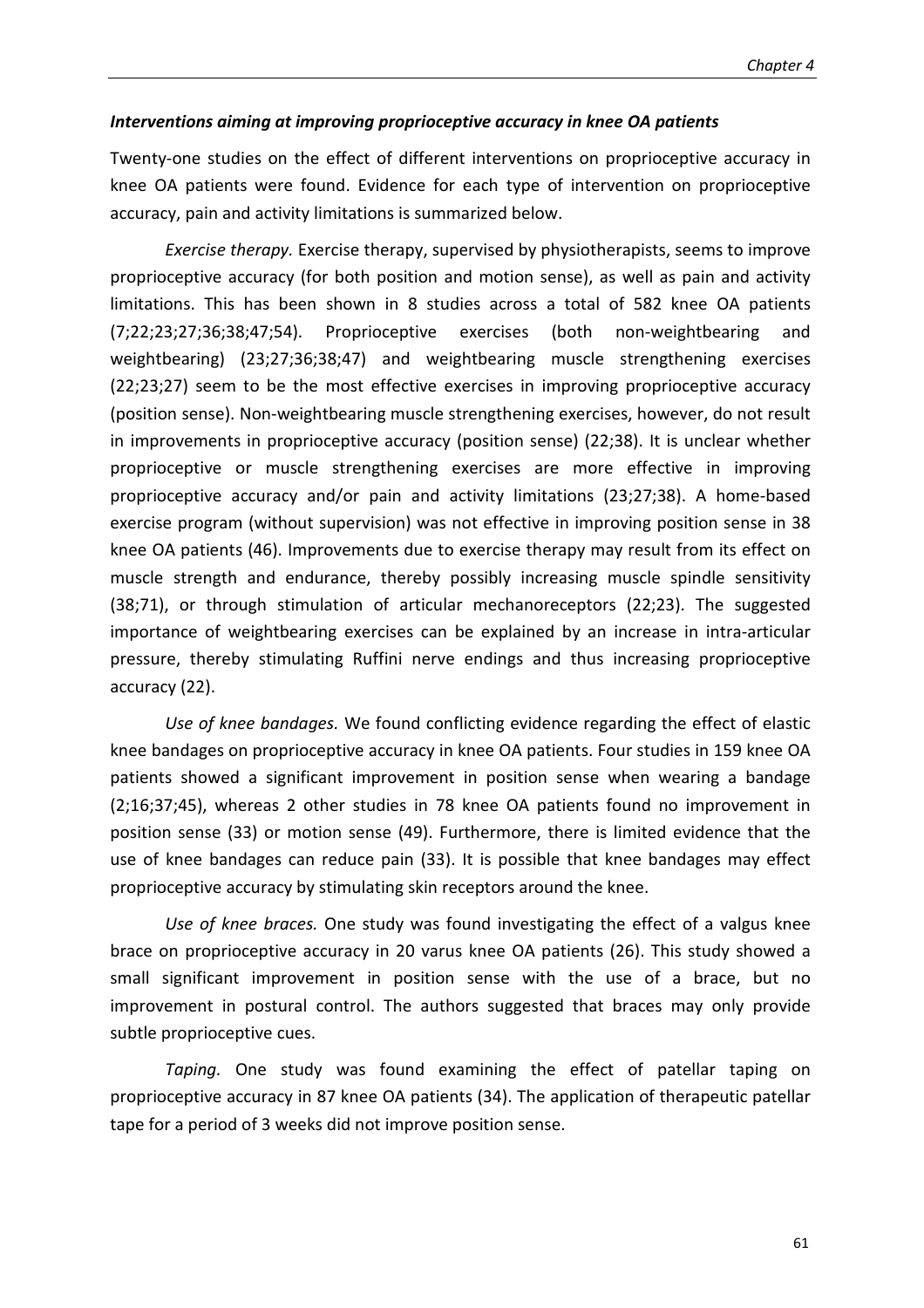*Electrical stimulation.* One study was found which examined the effect of electrical stimulation in combination with a knee sleeve on position sense in 38 knee OA patients (16). Electrical stimulation in combination with a sleeve was effective, but electrical stimulation was not more effective when compared to a sleeve-only group. Therefore, no evidence directly attributable to an effect of electrical stimulation on proprioceptive accuracy could be substantiated.

*Intra-articular injections.* Two studies were found investigating the effect of intraarticular hyaluronan injections on proprioceptive accuracy in knee OA patients (28;43). Diracoglu et al showed a significant, short-term improvement in both position sense, pain and activity limitations in 42 knee OA patients when compared to placebo (28). On the other hand, Payne et al showed no improvement in position sense in 22 knee OA patients (43). Both studies did not find any adverse effects. One study in 68 knee OA patients showed that pain-reducing injections (bupivacaine) resulted in a significant worsening of position sense (32).

*Massage.* One study on the effect of thigh-muscle massage showed no effect on position sense in 19 knee OA patients (39).

# **Discussion**

In the last decade numerous studies on proprioception in knee OA patients have been published. However, an overview is lacking. We have provided a comprehensive overview of the current state of knowledge on this issue, categorized by study objective.

Knee proprioception is presumed to be required for protection against excessive movements, stabilization during static posture and coordination of movements, and therefore potentially important for joint damage prevention.

Different protocols for the measurement of knee proprioception have been described in the literature. These protocols correlate poorly with each other. Knee position sense and knee motion sense seem to be different aspects of knee proprioception and probably stimulate different receptors. One protocol can not be used to predict results from other protocols (61). Therefore, literature on proprioception may need to be differentiated into studies on position sense and studies on motion sense. Position sense tests are thought to be a measure closer to real life proprioceptive accuracy (5), but motion sense tests seem to be more reliable. We suggest that a new measurement protocol needs to be developed. Ideally, such a new protocol would combine the benefits of both motion sense tests (reliable) and position sense tests (functional relevance).

Multiple studies have shown that knee OA patients may suffer from impaired proprioceptive accuracy (for both position and motion sense). A few studies, however, did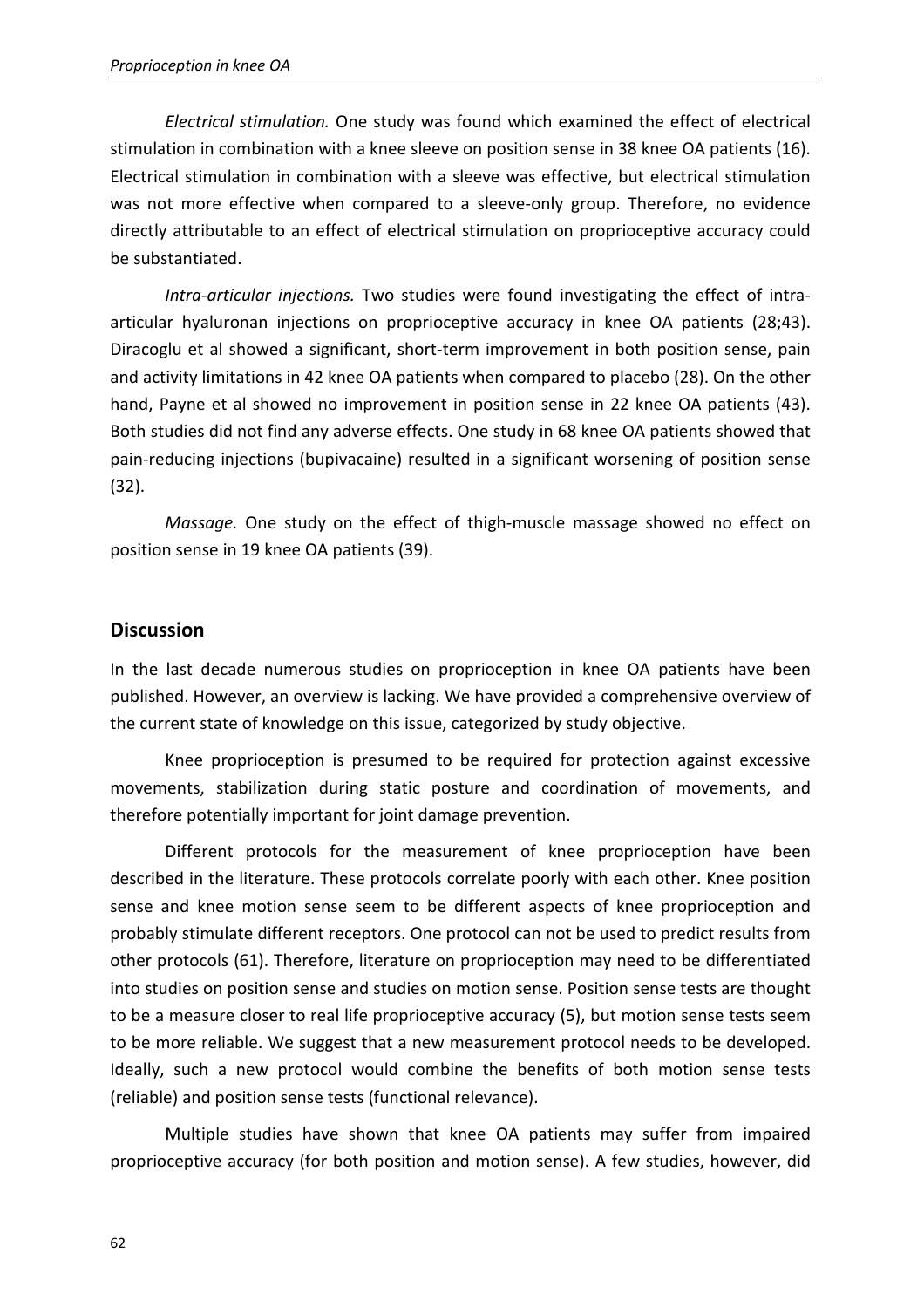not find an impairment in knee OA patients, possibly due to lack of power (30;52) or an absence of patients with severe knee OA (3). Two studies found an association between impaired proprioceptive accuracy and severity of radiographic knee OA, while 8 other studies did not. An explanation for this conflicting evidence could be that the 8 studies mainly included subjects with mild to moderate ROA, while a more marked contrast in ROA may be required to demonstrate an association with proprioceptive accuracy. Unilateral knee OA patients may have impaired proprioceptive accuracy in both knees. Four explanations for proprioceptive impairments in the non-symptomatic knee have been offered in the literature. Firstly, impaired proprioceptive accuracy could be a generalized problem and not a local phenomenon in knee OA patients. This explanation is supported by Lund et al who demonstrated impaired motion sense of the elbow in knee OA patients (8). Secondly, the non-symptomatic knee may develop symptomatic OA over time and thus show impaired proprioceptive accuracy in a preclinical phase (9;29). Thirdly, impaired proprioceptive accuracy of the non-symptomatic knee may be caused by an overload of this knee (8). Fourthly, a generalized reduction in physical condition of both knees, possibly due to reduced physical activity, has been described as a possible explanation for impaired proprioceptive accuracy in the non-symptomatic knee (9;37). Additional studies on knee OA patients, focusing on proprioceptive accuracy of joints other than the knee to test the hypothesis that proprioceptive accuracy is a systemic factor, are needed.

No OA-related causes of impaired proprioceptive accuracy in knee OA patients have yet been identified. Therefore, more research focusing on possible causes of impaired proprioceptive accuracy (e.g., inflammation) is needed. Such research should also take into account that the non-symptomatic knee may also have proprioceptive impairments. Use of MRI may reveal potential causes in a pre-clinical phase of knee OA.

No evidence for the hypothesized role of impaired proprioceptive accuracy on the onset or progression of ROA could be found. Two large longitudinal studies in knee OA patients showed no association.

Several (large) cross-sectional studies, but not all, have shown a positive significant relationship between knee pain, activity limitations and impaired proprioceptive accuracy in knee OA patients. In the literature, 2 opposite hypotheses on the influence of knee pain on proprioceptive accuracy are mentioned. Firstly, nociceptive input may overrule proprioceptive input, thereby impairing proprioceptive accuracy (8). Secondly, long-lasting nociceptive input may lead to a lower threshold of the synapses transmitting pain signals and possibly other inputs as well (e.g., proprioceptive input), thereby improving proprioceptive accuracy (8). A majority of studies demonstrating a positive relationship between knee pain and impaired proprioceptive accuracy may point to the first hypothesis. Three explanations can be offered for the mixed results on the relationship between knee pain, activity limitations and impaired proprioceptive accuracy in knee OA patients. Firstly, it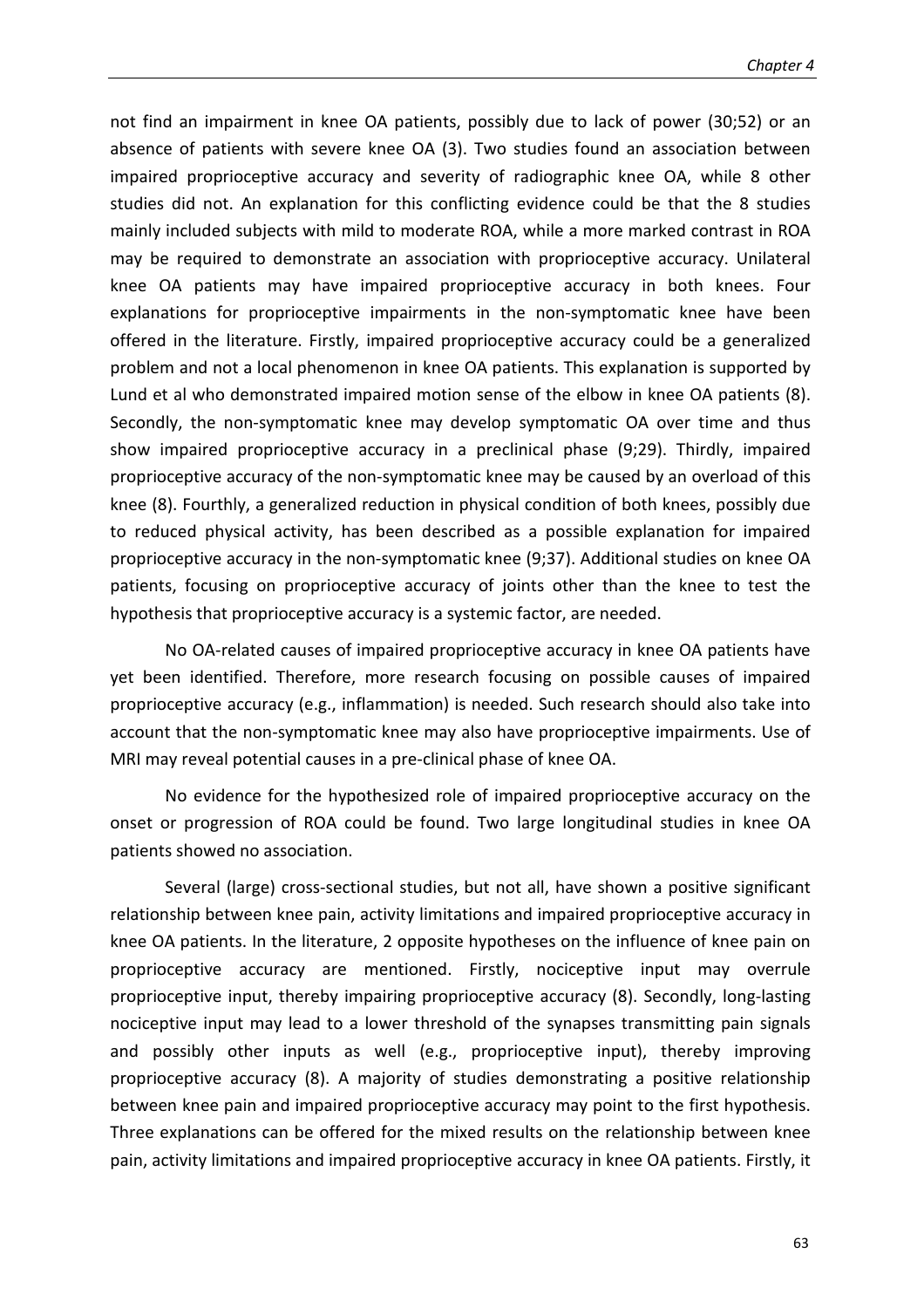is possible that only severe proprioceptive impairments influence pain or activity limitations (5;6;11;22;30). Secondly, knee OA patients may compensate their impaired proprioceptive accuracy with other capacities, for instance greater muscle strength (5;6;19;31;55). This may suggest that impaired proprioceptive accuracy would only affect pain or activity limitations if other (compensatory) factors are also impaired, as shown by van der Esch et al (55). Thirdly, inter-study differences in proprioceptive measurement protocols could explain the conflicting evidence. Because of these mixed results, a systematic review incorporating a meta-analysis is indicated. Longitudinal studies have shown that impaired proprioceptive accuracy could be a risk factor for progression (but not onset) of pain and activity limitations in knee OA patients. It is possible that impaired proprioceptive accuracy affects pain and activity limitations only when the disease is at an advanced stage (i.e., it may contribute to progression of pain and activity limitations), but not at an early stage of the disease (i.e., it may not contribute to onset of pain and activity limitations). Future studies may provide more knowledge of the mechanism underlying the impact of impaired proprioceptive accuracy on pain and activity limitations.

Proprioceptive accuracy seems to be a modifiable factor in knee OA. This is evident from the results of a number of studies in knee OA patients which have shown significant improvements in position sense, as well as in pain and activity limitations, when following a supervised exercise program. Knee braces may also improve position sense, but evidence is scarce. Studies on other interventions have shown conflicting or no evidence for improvement in proprioceptive accuracy. No systematic review on the effectiveness of interventions on proprioceptive accuracy has been performed. Therefore, systematic reviews with meta-analysis are needed to draw definitive conclusions regarding the effect of these interventions, in particular exercise therapy, on proprioceptive accuracy and their clinical relevance (i.e., reduction in pain and activity limitations).

A limitation of this review is its narrative approach. No meta-analysis of the included articles was performed, therefore definitive conclusions can not be drawn. Furthermore, as our search was only conducted in one database, relevant articles may have been missed. Nevertheless, we assume this narrative review presents a comprehensive overview of the current state of knowledge of the role of proprioceptive accuracy in knee OA. Furthermore, it highlights areas in need of future research.

 To conclude, recent literature has shown that proprioceptive accuracy may play an important role in knee OA. However, this role needs to be further clarified. A new measurement protocol for knee proprioception needs to be developed. Systematic reviews focusing on the relationship between impaired proprioceptive accuracy, knee pain and activity limitations and on the effect of interventions (in particular exercise therapy) on proprioceptive accuracy in knee OA are required. Future studies focusing on causes of impaired proprioceptive accuracy in knee OA patients are also needed, taking into account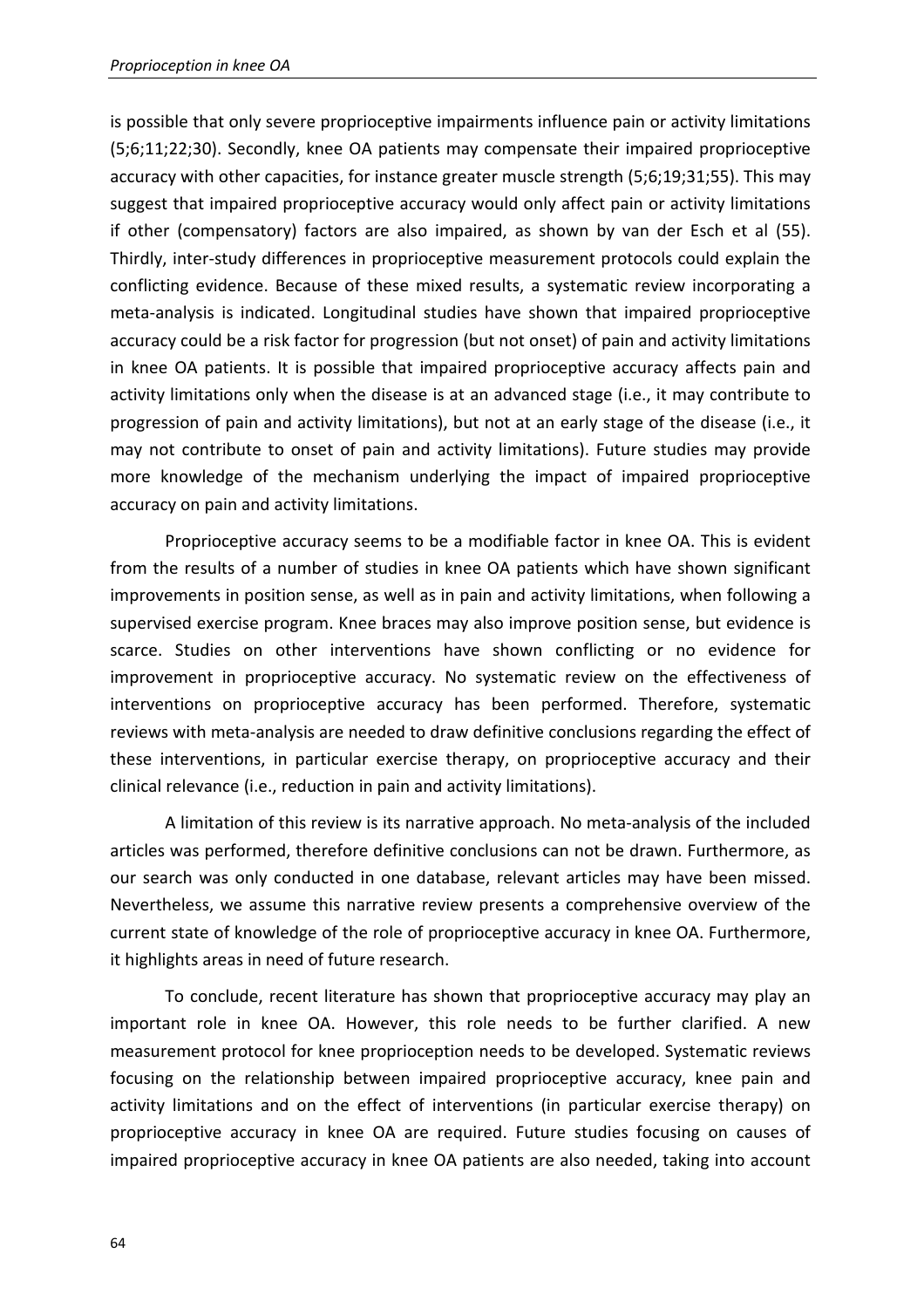that also the non-symptomatic knee may have proprioceptive impairments. Such future studies may also provide knowledge of the mechanism underlying the impact of impaired proprioceptive accuracy on knee pain and activity limitations.

*Acknowledgements.* We thank S. Webster for his assistance in correcting the manuscript. This study was funded by the Dutch Arthritis Foundation. The study sponsor had no involvement in the study.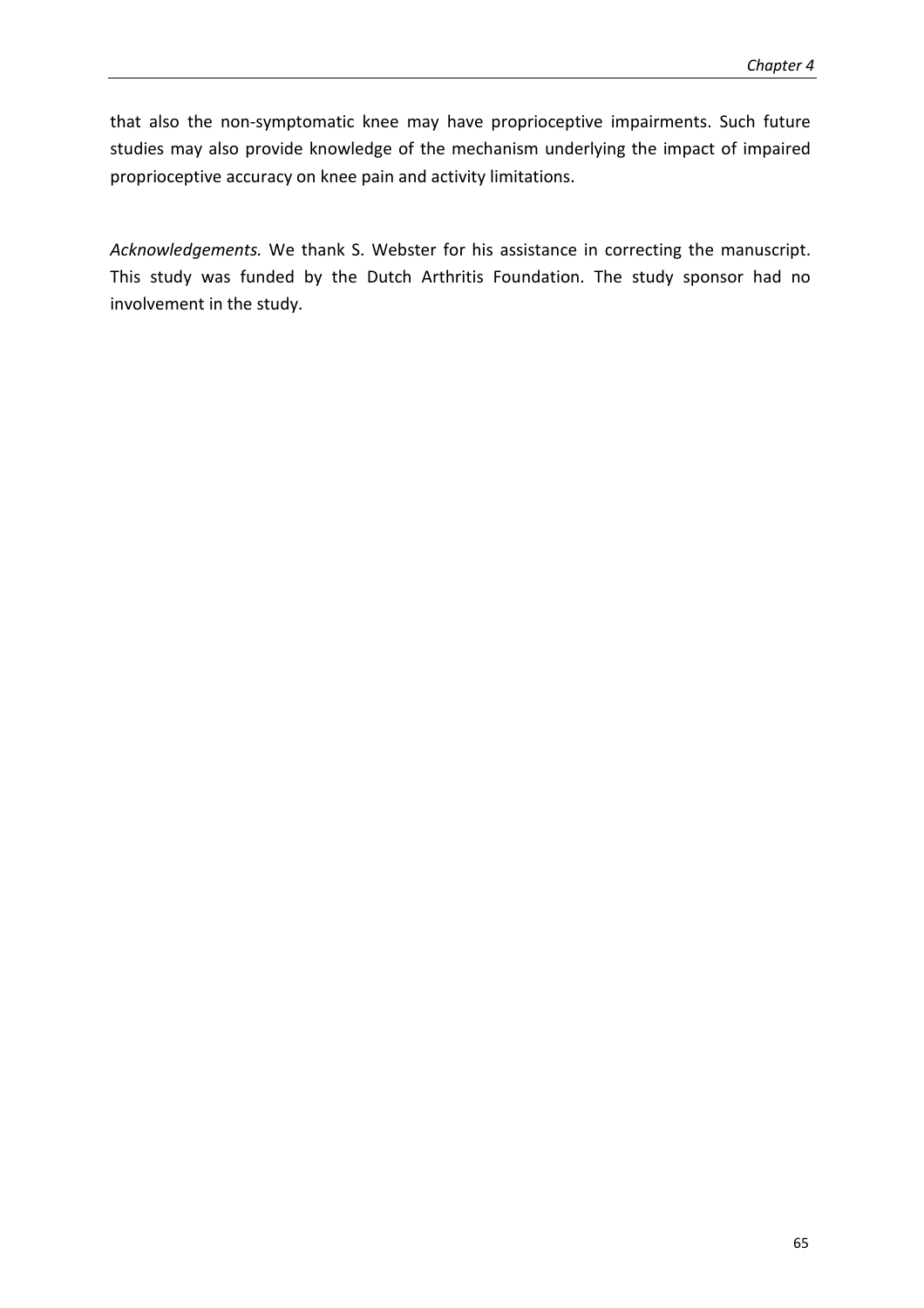#### **References**

- (1) Guccione AA, Felson DT, Anderson JJ, Anthony JM, Zhang Y, Wilson PW et al. The effects of specific medical conditions on the functional limitations of elders in the Framingham Study. Am J Public Health 1994;84(3):351-358.
- (2) Barrett DS, Cobb AG, Bentley G. Joint proprioception in normal, osteoarthritic and replaced knees. J Bone Joint Surg Br 1991;73(1):53-56.
- (3) Bayramoglu M, Toprak R, Sozay S. Effects of osteoarthritis and fatigue on proprioception of the knee joint. Arch Phys Med Rehabil 2007;88(3):346-350.
- (4) Bennell KL, Hinman RS, Metcalf BR. Association of sensorimotor function with knee joint kinematics during locomotion in knee osteoarthritis. Am J Phys Med Rehabil 2004;83(6):455-463.
- (5) Felson DT, Gross KD, Nevitt MC, Yang M, Lane NE, Torner JC et al. The effects of impaired joint position sense on the development and progression of pain and structural damage in knee osteoarthritis. Arthritis Rheum 2009;61(8):1070-1076.
- (6) Hurley MV, Scott DL, Rees J, Newham DJ. Sensorimotor changes and functional performance in patients with knee osteoarthritis. Ann Rheum Dis 1997;56(11):641-648.
- (7) Hurley MV, Scott DL. Improvements in quadriceps sensorimotor function and disability of patients with knee osteoarthritis following a clinically practicable exercise regime. Br J Rheumatol 1998;37(11): 1181-1187.
- (8) Lund H, Juul-Kristensen B, Hansen K, Christensen R, Christensen H, Danneskiold-Samsoe B et al. Movement detection impaired in patients with knee osteoarthritis compared to healthy controls: a cross-sectional case-control study. J Musculoskelet Neuronal Interact 2008;8(4):391-400.
- (9) Sharma L, Pai YC, Holtkamp K, Rymer WZ. Is knee joint proprioception worse in the arthritic knee versus the unaffected knee in unilateral knee osteoarthritis? Arthritis Rheum 1997; 40(8):1518-1525.
- (10) Sharma L. Proprioceptive impairment in knee osteoarthritis. Rheum Dis Clin North Am 1999;25(2): 299-314.
- (11) Bennell KL, Hinman RS, Metcalf BR, Crossley KM, Buchbinder R, Smith M et al. Relationship of knee joint proprioception to pain and disability in individuals with knee osteoarthritis. J Orthop Res 2003; 21(5):792-797.
- (12) van Dijk GM, Dekker J, Veenhof C, van den Ende CH. Course of functional status and pain in osteoarthritis of the hip or knee: a systematic review of the literature. Arthritis Rheum 2006;55(5): 779-785.
- (13) Jerosch J, Prymka M. Proprioception and joint stability. Knee Surg Sports Traumatol Arthrosc 1996; 4(3):171-179.
- (14) Grob KR, Kuster MS, Higgins SA, Lloyd DG, Yata H. Lack of correlation between different measurements of proprioception in the knee. J Bone Joint Surg Br 2002;84(4):614-618.
- (15) Lephart SM, Pincivero DM, Rozzi SL. Proprioception of the ankle and knee. Sports Med 1998;25(3): 149-155.
- (16) Collins AT, Blackburn JT, Olcott CW, Miles J, Jordan J, Dirschl DR et al. Stochastic resonance electrical stimulation to improve proprioception in knee osteoarthritis. Knee 2011;18(5):317-22.
- (17) Solomonow M, D'Ambrosia R. In: Scott WN, ed. Neural reflex arcs and muscle control of knee stability and motion. St. Louis: The Knee; 1994:107-120.
- (18) Pai YC, Rymer WZ, Chang RW, Sharma L. Effect of age and osteoarthritis on knee proprioception. Arthritis Rheum 1997;40(12):2260-2265.
- (19) Marks R, Quinney HA, Wessel J. Proprioceptive sensibility in women with normal and osteoarthritic knee joints. Clin Rheumatol 1993;12(2):170-175.
- (20) Lephart SM, Pincivero DM, Giraldo JL, Fu FH. The role of proprioception in the management and rehabilitation of athletic injuries. Am J Sports Med 1997;25(1):130-137.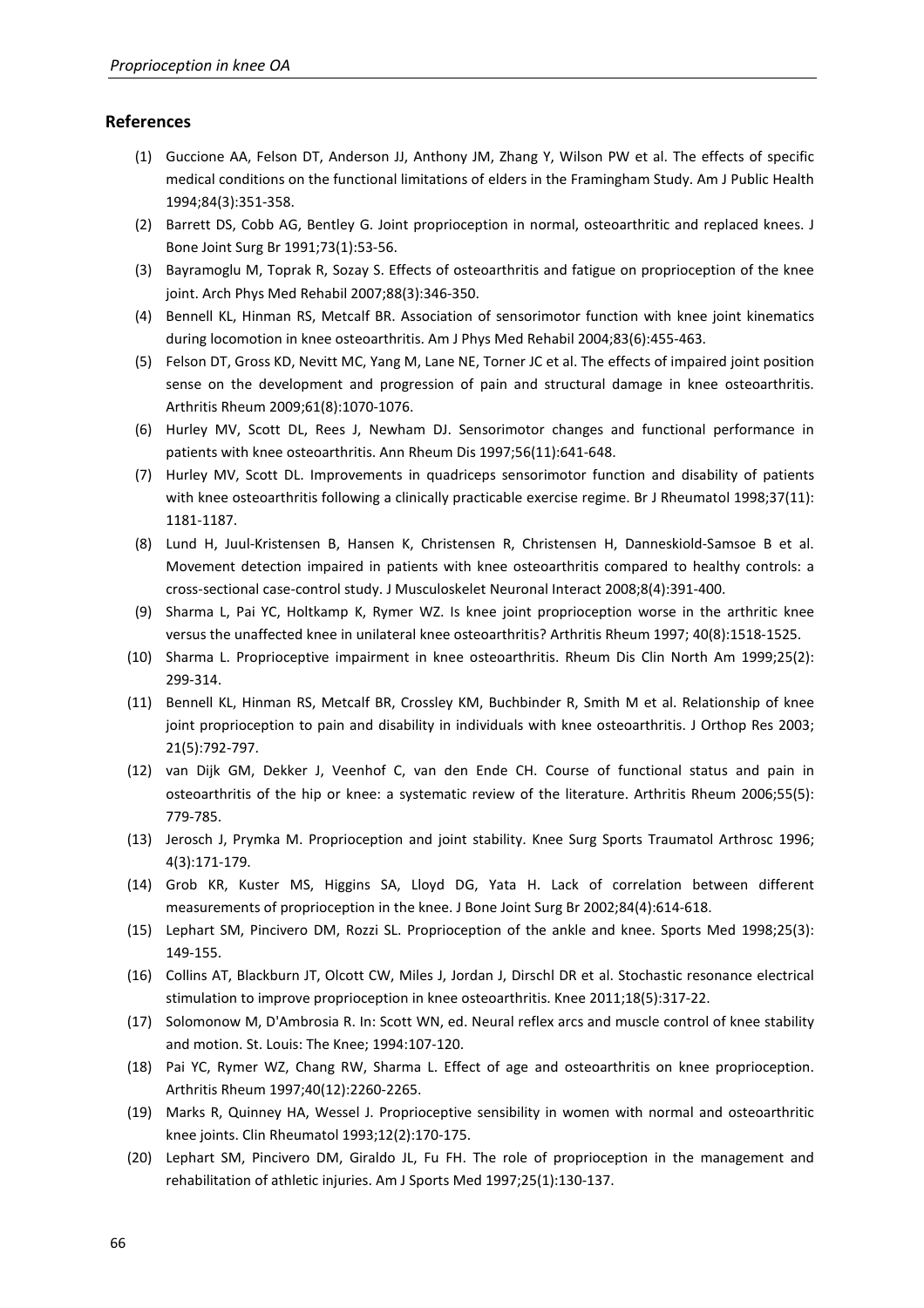- (21) Wada M, Kawahara H, Shimada S, Miyazaki T, Baba H. Joint proprioception before and after total knee arthroplasty. Clin Orthop Relat Res 2002;(403):161-167.
- (22) Jan MH, Lin CH, Lin YF, Lin JJ, Lin DH. Effects of weightbearing versus nonweightbearing exercise on function, walking speed, and position sense in participants with knee osteoarthritis: a randomized controlled trial. Arch Phys Med Rehabil 2009;90(6):897-904.
- (23) Lin DH, Lin YF, Chai HM, Han YC, Jan MH. Comparison of proprioceptive functions between computerized proprioception facilitation exercise and closed kinetic chain exercise in patients with knee osteoarthritis. Clin Rheumatol 2007;26(4):520-528.
- (24) Barrack RL, Skinner HB, Cook SD, Haddad RJ, Jr. Effect of articular disease and total knee arthroplasty on knee joint-position sense. J Neurophysiol 1983;50(3):684-687.
- (25) Birmingham TB, Kramer JF, Kirkley A, Inglis JT, Spaulding SJ, Vandervoort AA. Association among neuromuscular and anatomic measures for patients with knee osteoarthritis. Arch Phys Med Rehabil 2001;82(8):1115-1118.
- (26) Birmingham TB, Kramer JF, Kirkley A, Inglis JT, Spaulding SJ, Vandervoort AA. Knee bracing for medial compartment osteoarthritis: effects on proprioception and postural control. Rheumatology (Oxford) 2001;40(3):285-289.
- (27) Diracoglu D, Aydin R, Baskent A, Celik A. Effects of kinesthesia and balance exercises in knee osteoarthritis. J Clin Rheumatol 2005;11(6):303-310.
- (28) Diracoglu D, Vural M, Baskent A, Dikici F, Aksoy C. The effect of viscosupplementation on neuromuscular control of the knee in patients with osteoarthritis. J Back Musculoskelet Rehabil 2009; 22(1):1-9.
- (29) Garsden LR, Bullock-Saxton JE. Joint reposition sense in subjects with unilateral osteoarthritis of the knee. Clin Rehabil 1999;13(2):148-155.
- (30) Hall MC, Mockett SP, Doherty M. Relative impact of radiographic osteoarthritis and pain on quadriceps strength, proprioception, static postural sway and lower limb function. Ann Rheum Dis 2006;65(7): 865-870.
- (31) Hassan BS, Mockett S, Doherty M. Static postural sway, proprioception, and maximal voluntary quadriceps contraction in patients with knee osteoarthritis and normal control subjects. Ann Rheum Dis 2001;60(6):612-618.
- (32) Hassan BS, Doherty SA, Mockett S, Doherty M. Effect of pain reduction on postural sway, proprioception, and quadriceps strength in subjects with knee osteoarthritis. Ann Rheum Dis 2002; 61(5):422-428.
- (33) Hassan BS, Mockett S, Doherty M. Influence of elastic bandage on knee pain, proprioception, and postural sway in subjects with knee osteoarthritis. Ann Rheum Dis 2002;61(1):24-28.
- (34) Hinman RS, Crossley KM, McConnell J, Bennell KL. Does the application of tape influence quadriceps sensorimotor function in knee osteoarthritis? Rheumatology (Oxford) 2004;43(3):331-336.
- (35) Hortobagyi T, Garry J, Holbert D, DeVita P. Aberrations in the control of quadriceps muscle force in patients with knee osteoarthritis. Arthritis Rheum 2004;51(4):562-569.
- (36) Jan MH, Tang PF, Lin JJ, Tseng SC, Lin YF, Lin DH. Efficacy of a target-matching foot-stepping exercise on proprioception and function in patients with knee osteoarthritis. J Orthop Sports Phys Ther 2008; 38(1):19-25.
- (37) Jerosch J, Schmidt K, Prymka M. [Modification of proprioceptive ability of knee joints with primary gonarthrosis]. Unfallchirurg 1997;100(3):219-224.
- (38) Lin DH, Lin CH, Lin YF, Jan MH. Efficacy of 2 non-weightbearing interventions, proprioception training versus strength training, for patients with knee osteoarthritis: a randomized clinical trial. J Orthop Sports Phys Ther 2009;39(6):450-457.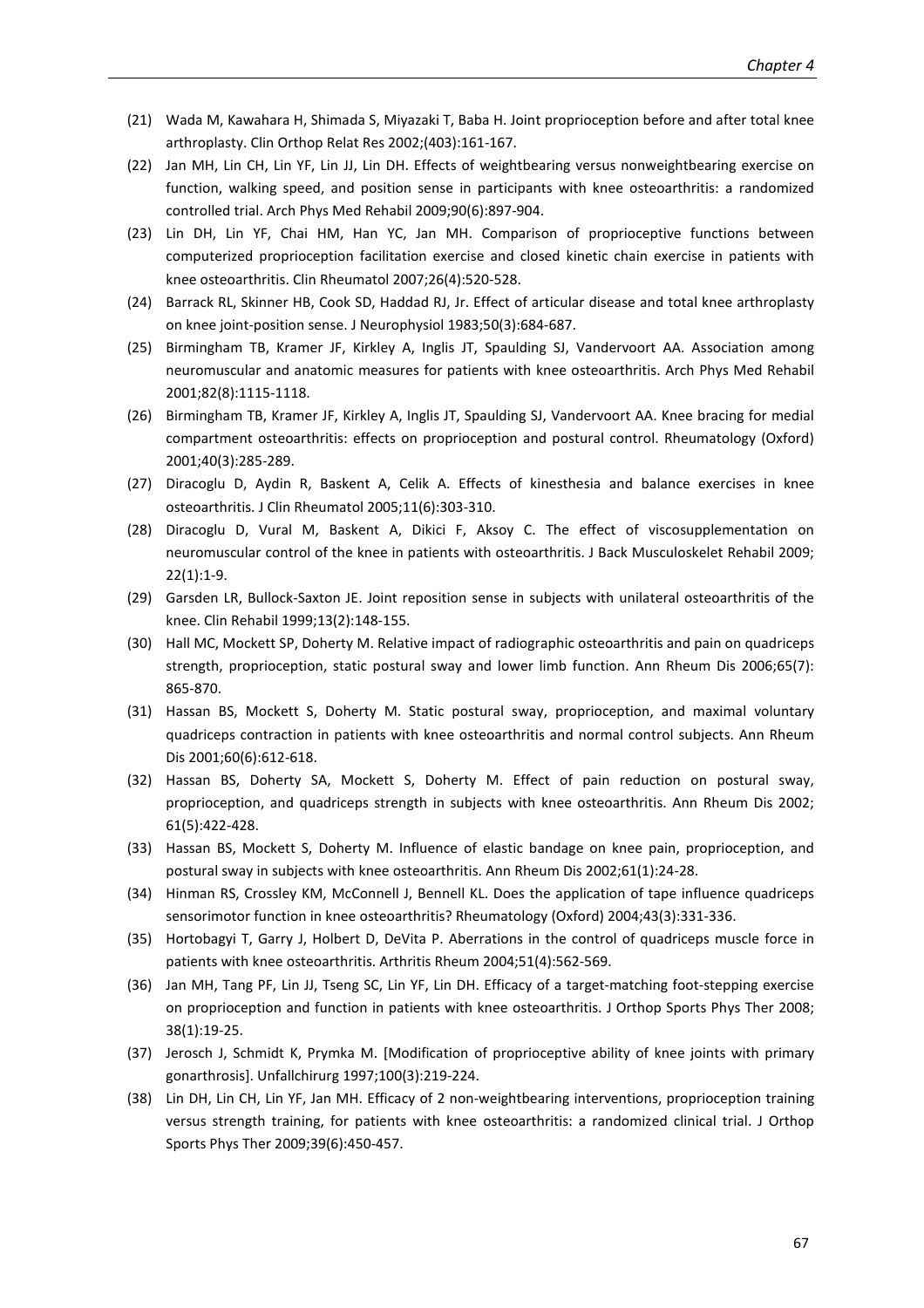- (39) Lund H, Henriksen M, Bartels EM, Danneskiold-Samsoe B, Bliddal H. Can stimulating massage improve joint repositioning error in patients with knee osteoarthritis? J Geriatr Phys Ther 2009;32(3):111-116.
- (40) Marks R, Quinney AH. Reliability and validity of the measurement of position sense in women with osteoarthritis of the knee. J Rheumatol 1993;20(11):1919-1924.
- (41) Marks R. An investigation of the influence of age, clinical status, pain and position sense on stair walking in women with osteoarthrosis. Int J Rehabil Res 1994;17(2):151-158.
- (42) Marks R. [Correlations between measurements of the sense of knee position and the severity of joint lesions in knee osteoarthritis]. Rev Rhum Ed Fr 1994;61(6):423-430.
- (43) Payne MW, Petrella RJ. Viscosupplementation effect on proprioception in the osteoarthritic knee. Arch Phys Med Rehabil 2000;81(5):598-603.
- (44) Segal NA, Glass NA, Felson DT, Hurley M, Yang M, Nevitt M et al. The Effect of Quadriceps Strength and Proprioception on Risk for Knee Osteoarthritis. Med Sci Sports Exerc 2010;42(11):2081-8.
- (45) Sell S, Zacher J, Lack S. [Disorders of proprioception of the arthrotic knee joint]. Z Rheumatol 1993; 52(3):150-155.
- (46) Shakoor N, Furmanov S, Nelson DE, Li Y, Block JA. Pain and its relationship with muscle strength and proprioception in knee OA: results of an 8-week home exercise pilot study. J Musculoskelet Neuronal Interact 2008;8(1):35-42.
- (47) Tsauo JY, Cheng PF, Yang RS. The effects of sensorimotor training on knee proprioception and function for patients with knee osteoarthritis: a preliminary report. Clin Rehabil 2008;22(5):448-457.
- (48) Collier MB, McAuley JP, Szuszczewicz ES, Engh GA. Proprioceptive deficits are comparable before unicondylar and total knee arthroplasties, but greater in the more symptomatic knee of the patient. Clin Orthop Relat Res 2004;(423):138-143.
- (49) Hewitt BA, Refshauge KM, Kilbreath SL. Kinesthesia at the knee: the effect of osteoarthritis and bandage application. Arthritis Rheum 2002;47(5):479-483.
- (50) Hurkmans EJ, van der Esch M, Ostelo RW, Knol D, Dekker J, Steultjens MP. Reproducibility of the measurement of knee joint proprioception in patients with osteoarthritis of the knee. Arthritis Rheum 2007;57(8):1398-1403.
- (51) Koralewicz LM, Engh GA. Comparison of proprioception in arthritic and age-matched normal knees. J Bone Joint Surg Am 2000;82-A(11):1582-1588.
- (52) Pap G, Machner A, Awiszus F. [Measuring knee joint kinesthesis for determining proprioceptive deficits in varus gonarthrosis]. Z Rheumatol 1998;57(1):5-10.
- (53) Sharma L, Cahue S, Song J, Hayes K, Pai YC, Dunlop D. Physical functioning over three years in knee osteoarthritis: role of psychosocial, local mechanical, and neuromuscular factors. Arthritis Rheum 2003;48(12):3359-3370.
- (54) Trans T, Aaboe J, Henriksen M, Christensen R, Bliddal H, Lund H. Effect of whole body vibration exercise on muscle strength and proprioception in females with knee osteoarthritis. Knee 2009;16(4): 256-261.
- (55) van der Esch M, Steultjens M, Harlaar J, Knol D, Lems W, Dekker J. Joint proprioception, muscle strength, and functional ability in patients with osteoarthritis of the knee. Arthritis Rheum 2007;57(5): 787-793.
- (56) Weiler HT, Pap G, Awiszus F. The role of joint afferents in sensory processing in osteoarthritic knees. Rheumatology (Oxford) 2000;39(8):850-856.
- (57) Ageberg E, Flenhagen J, Ljung J. Test-retest reliability of knee kinesthesia in healthy adults. BMC Musculoskelet Disord 2007;8:57.
- (58) Boerboom AL, Huizinga MR, Kaan WA, Stewart RE, Hof AL, Bulstra SK et al. Validation of a method to measure the proprioception of the knee. Gait Posture 2008;28(4):610-614.